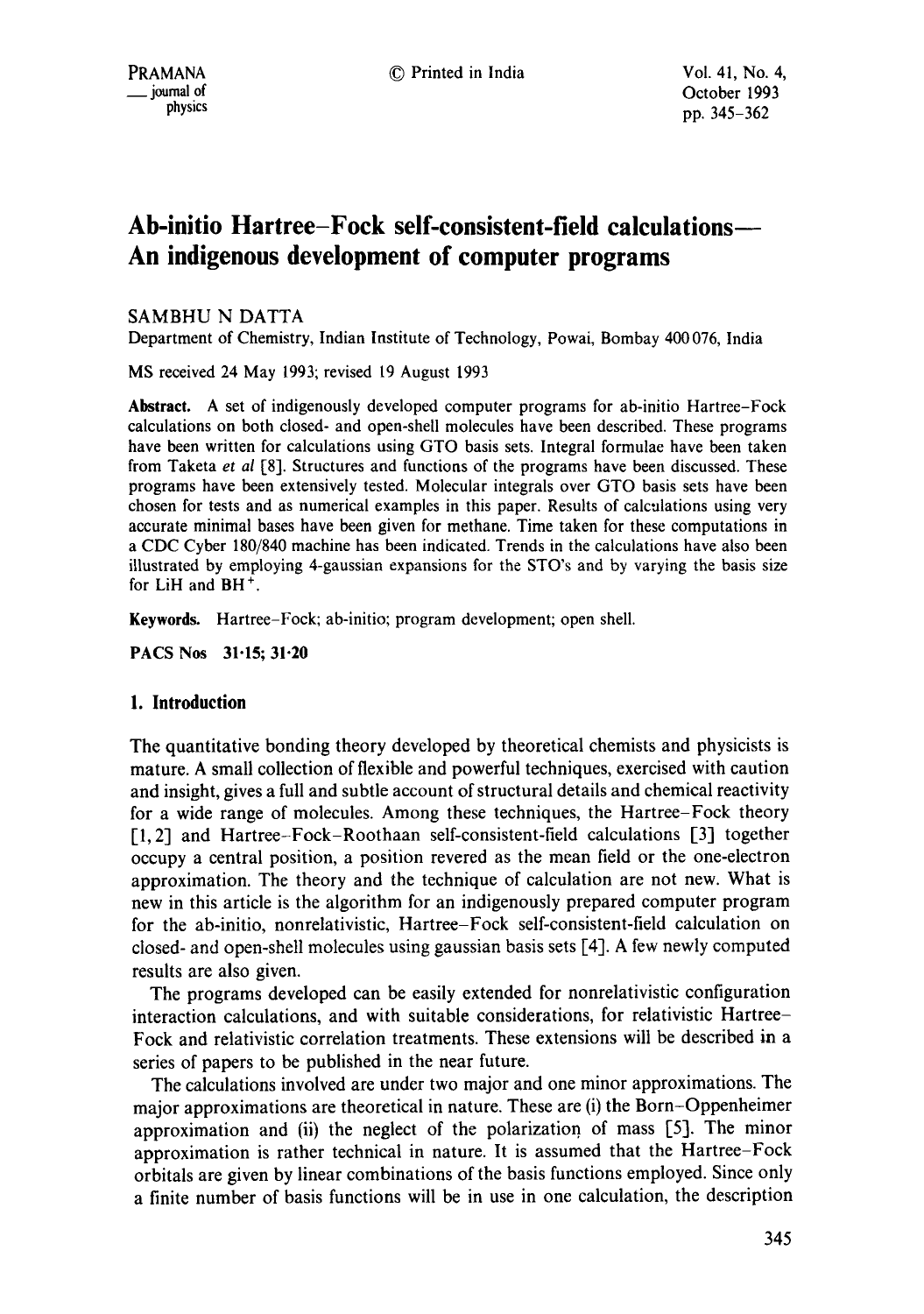of the Hartree-Fock orbitals as linear expansions in the basis set is by no means complete. That is, the calculated functions will be approximate Hartree-Fock orbitals. The Hartree-Fock equations are essentially second-order differential equations that can be solved by numerical integration techniques to any desired degree of accuracy in total energy. Such numerical calculations were performed for atoms [6]. Results of these numerical calculations are very close to the exact solutions of the atomic Hartree-Fock equations, and the same results are said to be in the Hartree-Fock limit. Results obtained from a calculation with analytical basis functions can be compared with the near Hartree-Fock results, the differences serving as a measure of the accuracy of the "analytical" calculation. This accuracy can be improved by extending the basis set, that is, by using more basis functions. The basis set truncation error can also be reduced by improving the basis function, that is, by optimizing the GTO's and by increasing the number of optimized GTO's in each basis function [7].

This article is arranged as follows. The GTO basis set is described in § 2. Calculation of integrals over basis functions is described in § 3. The discussion involves the nature of integrals, the calculation of these integrals over gaussians as prescribed by Taketa *et al* [8] and the calculation of integrals in the atomic case. Structures of the programs developed are described in detail in §4. Computed results for a few molecules (CH<sub>4</sub>, LiH and  $BH<sup>+</sup>$ ) are discussed in § 5 and A few remarks on the trend of calculations are included.

### **2. GTO basis set**

The gaussian functions to be used as input are of the form

$$
g_i^{in} = N_i r^{-l_i} e^{-\alpha_i r^2} \bar{Y}_{l_i}
$$
 (1)

where  $\overline{Y}_{l_i}$  is a real spherical harmonics of type

$$
\overline{Y}_{l_i} = N_Y \sum_{l=0}^{l_i} \sum_{m=0}^{(l_i - l)} \eta_{l,m,l_i - l - m} r^{-l_i} x^l y^m z^{(l_i - l - m)}
$$
\n(2)

and  $N_i$  is the normalization constant of the radial function,

$$
N_i = \frac{2^{l_i + 7/4} \alpha^{l_i/2 + 3/4}}{\pi^{1/4} \left[ (2l + 1)!! \right]^{1/2}}.
$$
 (3)

For instance, for the  $d_{z^2}$  gaussian

$$
\overline{Y} = (5/16\pi)^{1/2} \frac{2z^2 - x^2 - y^2}{r^2},\tag{4}
$$

 $l_i = 2$  and  $N_y = (5/16\pi)^{1/2}$ ; here the only nonvanishing coefficients are  $\eta_{2,0.0} = -1$ ),  $\eta_{0,2,0} (=-1)$  and  $\eta_{0,0,2} (= 2)$ .

Hence the input gaussians can be written as

$$
g_i^{in} = \sum_j g_j c_{ji} \tag{5}
$$

where  $g_i$  is a cartesian gaussian of the form

$$
g_j = x^l y^m z^{l_i - l - m} e^{-\alpha_i r^2},\tag{6}
$$

# **346 Pramana - J. Phys., Vol. 41, No. 4, October 1993**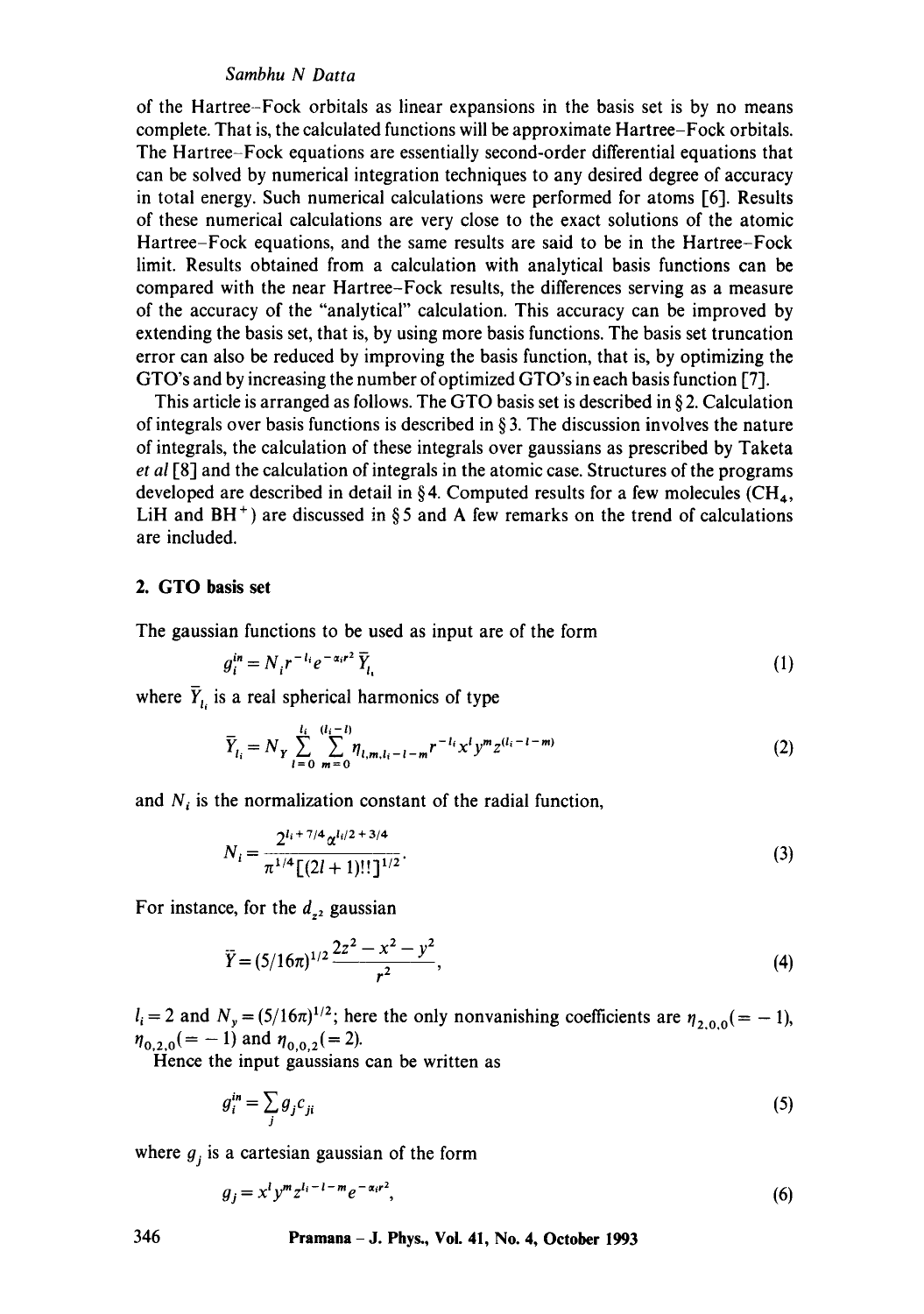$c_{ii}$  is given by

$$
c_{ji} = N_i N_{Y} \eta_{i,m,i,-l-m},\tag{7}
$$

and the sum over the index  $j$  in  $(5)$  covers the sum over all possible combinations of I and m with nonvanishing coefficients  $(n's)$ .

The basis functions are of the form

$$
\phi_{\mu} = \sum_{i} g_i^{in} a_{i\mu}.\tag{8}
$$

The input involves coordinates of the centre of the gaussians  $g_i^{in}$ , angular type representing the l, m and  $(l_i - l - m)$  values, exponent  $\alpha_i$  and coefficient  $a_i$ . The initial program converts the basis function into a linear combination of cartesian gaussians,

$$
\phi_{\mu} = \sum_{j} g_j d_{j\mu}.\tag{9}
$$

One can easily see that the coefficient  $d_{i\mu}$  of the cartesian gaussian  $g_i$  is given by

$$
d_{j\mu} = \sum_{i} c_{ji} a_{i\mu}.\tag{10}
$$

These coefficients of the cartesian gaussians are calculated and printed.

### **3. Calculation of integrals**

### *Types of integrals*

The integrals involved in a nonrelativistic Hartree-Fock calculation are as follows:

- (i) Overlap integrals,  $S_{\mu\nu} = \langle \phi_{\mu} | \phi_{\nu} \rangle$
- (ii) Kinetic energy integrals,  $T_{\mu\nu} = -\frac{1}{2} \langle \phi_{\mu} | \nabla^2 | \phi_{\nu} \rangle$
- (iii) Nuclear attraction integrals,  $V_{\mu\nu} = -Z_m \left\langle \phi_\mu \left| \frac{1}{|\mathbf{r} \mathbf{R}|} \phi_\nu \right\rangle \right\rangle$
- (iv) Electron repulsion integrals,

$$
(\mu v|\sigma\delta) = \int dv_1 \int dv_2 \phi_{\mu}(r_1) \phi_{\sigma}(r_2) r_{12}^{-1} \phi_{\nu}(r_1) \phi_{\delta}(r_2).
$$

### *Calculation*

Following (6), the GTO  $g_i$  centered at atom A is written as

$$
g_j(A) = x_A^l y_A^{m_j} z_A^{n_j} \exp(-\alpha_j r_A^2). \tag{11}
$$

The coordinates  $x_A$ ,  $y_A$  and  $z_A$  are components of the position vector  $r_A$  relative to the centre of the atom  $A$ . Then we have

$$
S_{\mu\nu} = \sum_{i,j} d_{i\mu} d_{j\nu} \langle g_i | g_j \rangle,
$$
  
\n
$$
T_{\mu\nu} = -1/2 \sum_{i,j} d_{i\mu} d_{j\nu} \langle g_i | \nabla^2 | g_j \rangle,
$$
  
\n
$$
V_{\mu\nu}^m = -Z_m \sum_{i,j} d_{i\mu} d_{j\nu} \langle g_i | \frac{1}{|\mathbf{r} - \mathbf{R}_m|} | g_j \rangle,
$$
  
\n
$$
(\mu\nu | \sigma \delta) = \sum_{ijkl} d_{i\mu} d_{j\nu} d_{k\sigma} d_{l\delta} (g_i g_j | g_k g_l).
$$
\n(12)

**Pramana - J. Phys., Voi. 41, No. 4, October 1993 347**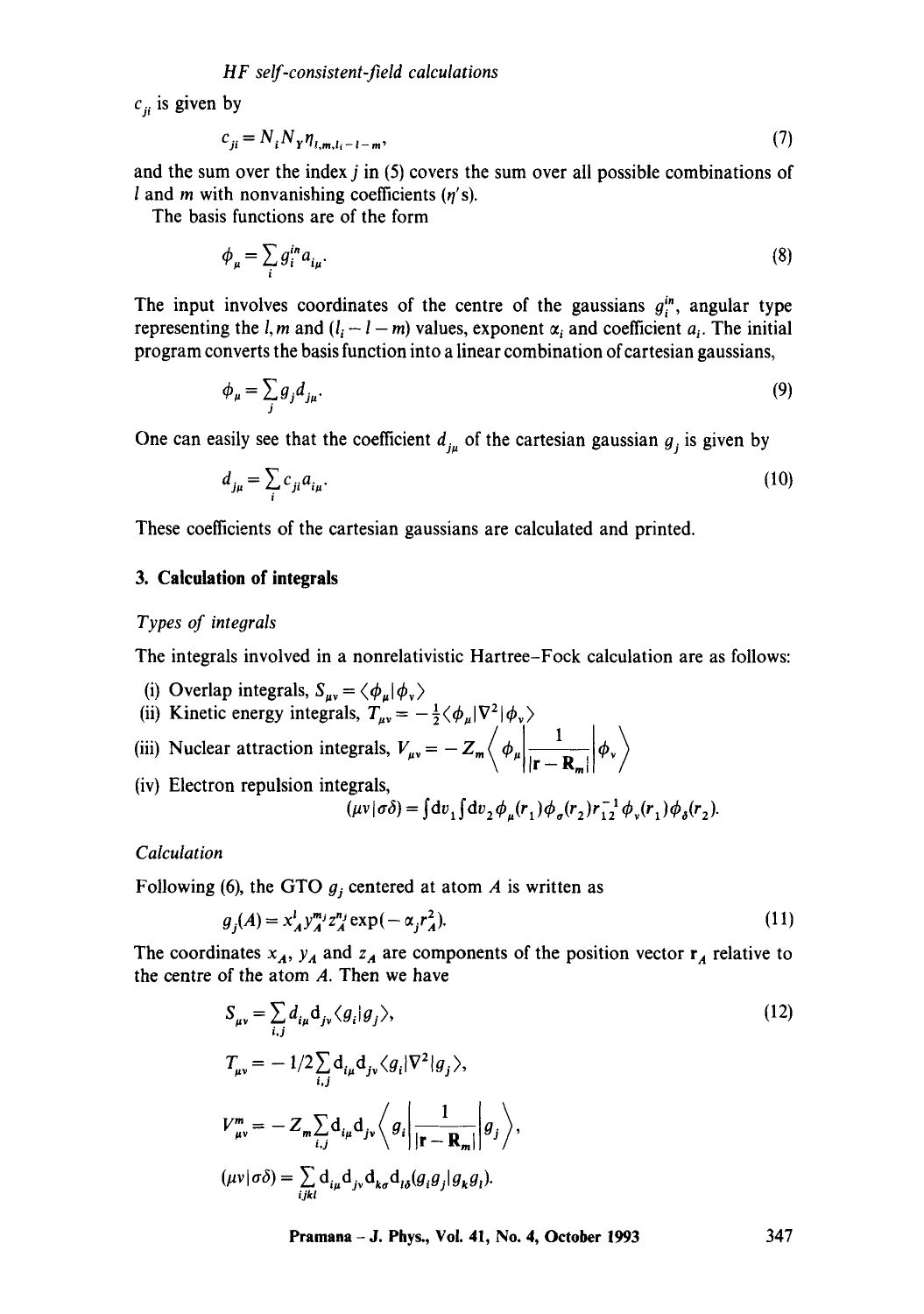Calculation of the integrals  $\langle g_i | g_j \rangle$ ,  $\langle g_i | \nabla^2 | g_j \rangle$ ,  $\langle g_i | \frac{1}{|\mathbf{r} - \mathbf{R}_m|} | g_j \rangle$  and  $(g_i g_j | g_k g_i)$  has

been discussed by Taketa *et al* [8] and the formulae derived have been used in the preparation of the first two computer programs. The working equations have been assembled in Appendix I. For a full derivation of these equations refer [8].

Integrals (iii) and (iv) involve functions G and H (equations 8 and 11 in Appendix I). Explicit forms for the functions G and H have been calculated by Taketa *et al* up to the combinations  $l_1 + l_2 = 4$  and  $(l_1 = 2, l_2 = 2)$  respectively. Our systematics for computing G and H functions for these values of  $l_1$  and  $l_2$  as well as higher values are given in tables 1 and 2.

### *Atomic calculations*

For calculations on atoms or atomic ions, the formulae become much simplified. So it is useful to separate the atomic calculations from the main body of the programs. This requires only one (or two) additional subroutine (s).

The atomic simplification arises from two observations: (i) the factor  $f_i$  given by (3) of Appendix I reduces to

$$
f_j = \delta_{j,l_1+l_2} \tag{13}
$$

for  $0 \le j \le l_1 + l_2$ , and (ii) there is only one nucleus that can be conveniently located at the origin so that  $R_A = R_B = R_C = R_D = R_P = R_Q = 0$ . We get the following simplified expressions.

#### I. Overlap integral

$$
\langle g_1 | g_2 \rangle = 0
$$
, if any of the sums  $(l_1 + l_2)$ ,  $(m_1 + m_2)$  and  $(n_1 + n_2)$  is odd,  
\n
$$
= \left(\frac{\pi}{\gamma}\right)^{3/2} \frac{(l_1 + l_2 - 1)!!(m_1 + m_2 - 1)!!(n_1 + n_2 - 1)!!}{(2\gamma)^{(l_1 + m_1 + n_1 + l_2 + m_2 + n_2)/2}}
$$
 otherwise. (14)

2. Kinetic energy integral

$$
(-1/2)\langle g_1|\nabla^2|g_2\rangle
$$
  
= 0, if any of the sums  $(l_1 + l_2)$ ,  $(m_1 + m_2)$  and  $(n_1 + n_2)$  is odd  

$$
= \left(\alpha_2[2(l_2 + m_2 + n_2) + 3] - \frac{\alpha_2^2}{\gamma} [l_1 + l_2 + m_1 + m_2 + n_1 + n_2 + 3] - \gamma \left[\frac{l_2(l_2 - 1)}{(l_1 + l_2 - 1)} + \frac{n_2(m_2 - 1)}{(m_1 + m_2 - 1)}\right] \rangle \langle g_1|g_2\rangle \text{ otherwise.}
$$
(15)

3. Nuclear attraction energy integrals

$$
\left\langle g_1 \middle| -\frac{Z}{r} \middle| g_2 \right\rangle
$$
  
= 0, if any of the sums  $(l_1 + l_2)$ ,  $(m_1 + m_2)$  and  $(n_1 + n_2)$  is odd  
=  $-\frac{2\pi Z}{\gamma} \sum_{I=0}^{l_2 + l_2} \sum_{J=0}^{m_1 + m_2} \sum_{K=0}^{n_1 + n_2} G_{Jx} G_{Jy} G_{Kz} / [2(l + J + K) + 1]$  otherwise, (16)

**348 Pramana- J. Phys., Vol. 41, No. 4, October 1993**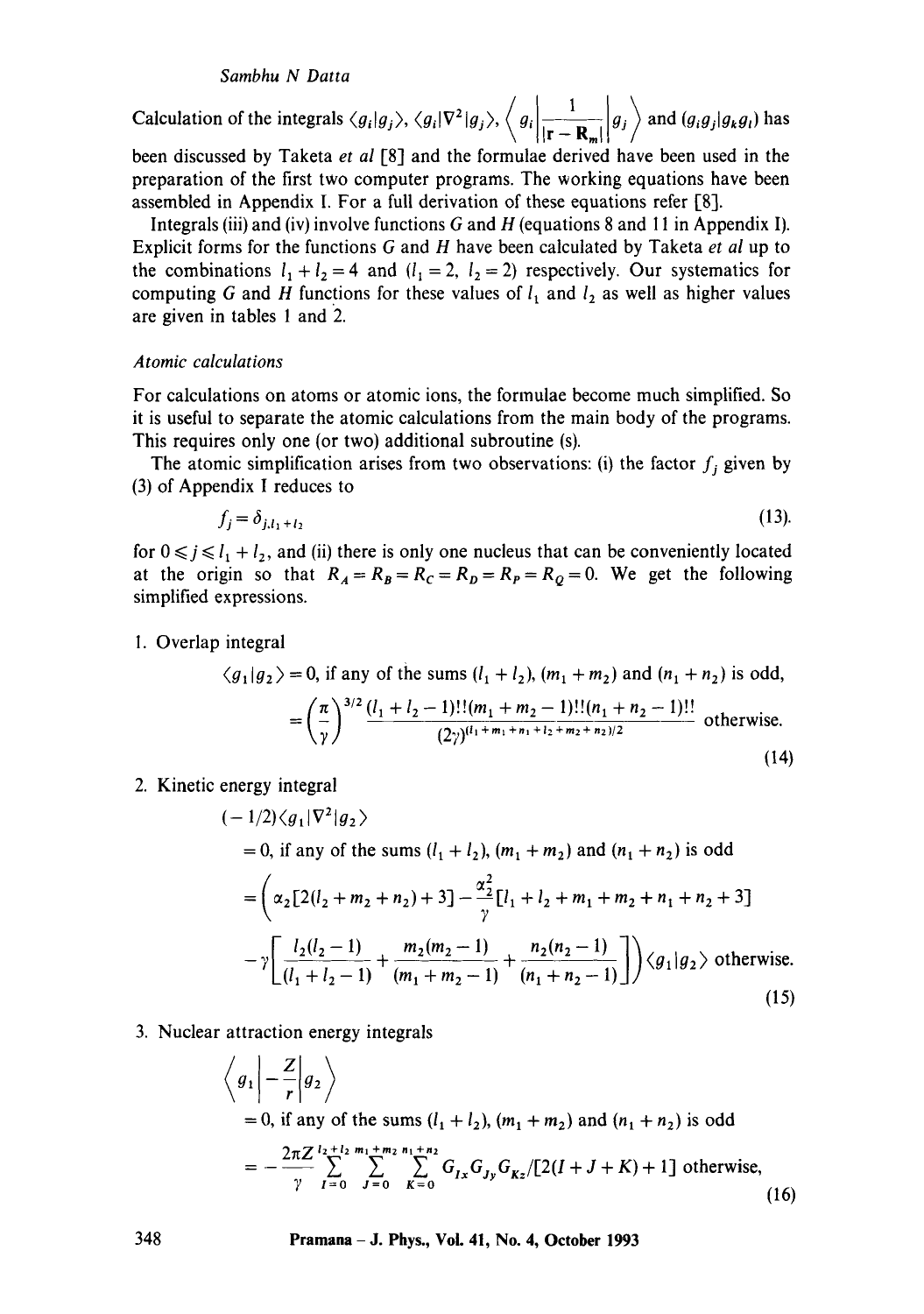**Table 1.** Algorithm for preparing  $G_x$  functions for various  $(l_1 + l_2)$ . The parameter p is given by  $p = X_p - X_c$ . In each expression  $G_{tx}$  represents the expression for  $G_{tx}$  for the preceding  $I_1 + I_2$ . The parameter  $f_{i_1+i_2}$  is 1 for every  $(I_1 + I_2)$ .

| $(l_1 + l_2)$ | $\mathfrak l$                           | $G_l(l_1, l_2, x_A - x_P, x_B - x_P, p)$                                 |
|---------------|-----------------------------------------|--------------------------------------------------------------------------|
| 0             | 0                                       | $f_{\mathbf{0}}$                                                         |
| $\mathbf{1}$  | $\bf{0}$                                | $G_{0x}$                                                                 |
|               | 1                                       | $-f_1 p$                                                                 |
| 2             | 0                                       | $G_{0x}+f_2/2\gamma$                                                     |
|               | $\mathbf{1}$<br>$\overline{\mathbf{c}}$ | $G_{1x}-f_2/2\gamma$<br>$f_2 p^2$                                        |
| 3             | 0                                       | $G_{0x}$                                                                 |
|               | 1                                       | $G_{1x} - 3f_3p/2y$                                                      |
|               | $\overline{c}$                          | $G_{2x} + 3f_3 p/2y$                                                     |
|               | $\overline{\mathbf{3}}$                 | $-f_3p^3$                                                                |
| 4             | 0                                       | $G_{0x} + 3f_4/4y^2$                                                     |
|               | $\mathbf{1}$                            | $G_{1x} - 3f_4/2\gamma^2$                                                |
|               | $\overline{c}$                          | $G_{2x} + 3f_4 p^2/\gamma + 3f_4/4\gamma^2$                              |
|               | 3                                       | $G_{3x} - 3f_4 p^2 / \gamma$                                             |
|               | 4                                       | $f_4p^4$                                                                 |
| 5             | $\bf{0}$<br>$\mathbf{I}$                | $G_{0x}$<br>$G_{1x} - 15f_5 p/4y^2$                                      |
|               | $\overline{c}$                          | $G_{2x} + 15f_5 p/2\gamma^2$                                             |
|               | 3                                       | $G_{3x} - 15f_5 p/4\gamma^2 - 5f_5 p^3/\gamma$                           |
|               | 4                                       | $G_{4x} + 5f_5p^3/\gamma$                                                |
|               | 5                                       | $-f_5p^5$                                                                |
| 6             | 0                                       | $G_{0x} + 15f_6/8\gamma^3$                                               |
|               | 1                                       | $G_{1x} - 45f_6/8\gamma^3$                                               |
|               | $\overline{c}$                          | $G_{2x} + 45f_6p^2/4\gamma^2 + 45f_6/8\gamma^3$                          |
|               | 3                                       | $G_{3x} - 45f_6p^2/2\gamma^2 - 15f_6/8\gamma^3$                          |
|               | 4<br>5                                  | $G_{4x} + 15f_6p^4/2\gamma + 45f_6p^2/4\gamma^2$                         |
|               | 6                                       | $G_{5x} - 15f_6p^4/2y$<br>$f_6 p^6$                                      |
| 7             | $\bf{0}$                                | $G_{0x}$                                                                 |
|               | 1                                       | $G_{1x} - 105f_7p/8\gamma^3$                                             |
|               | $\overline{c}$                          | $G_{2x} + 315f_7p/8\gamma^3$                                             |
|               | 3                                       | $G_{3x} - 105f_7p^3/4\gamma^2 - 315f_7p/8\gamma^3$                       |
|               | 4                                       | $G_{4x} + 105f_7p^3/2\gamma^2 + 105f_7p/8\gamma^3$                       |
|               | 5                                       | $G_{5x} - 21f_7p^5/2\gamma - 105f_7p^3/4\gamma^2$                        |
|               | 6                                       | $G_{6x} + 21f_7p^5/2y$                                                   |
| 8             | 7<br>0                                  | $-f_7p^7$<br>$G_{0x} + 105f_8/16\gamma^4$                                |
|               | $\mathbf{1}$                            | $G_{1x} - 105f_8/4\gamma^4$                                              |
|               | $\overline{c}$                          | $G_{2x} + 105f_8p^2/2\gamma^3 + 315f_8/8\gamma^4$                        |
|               | 3                                       | $G_{3x} - 315f_8p^2/2y^3 - 105f_8/4y^4$                                  |
|               | 4                                       | $G_{4x} + 105f_8p^4/2\gamma^2 + 315f_8p^2/2\gamma^3 + 105f_8/16\gamma^4$ |
|               | 5                                       | $G_{5x} - 105f_8p^4/\gamma^2 - 105f_8p^2/2\gamma^3$                      |
|               | 6                                       | $G_{6x} + 14f_8p^6/\gamma + 105f_8p^4/2\gamma^2$                         |
|               | 7                                       | $G_{7x} - 14f_8p^6/\gamma$                                               |
|               | 8                                       | $f_8p^8$                                                                 |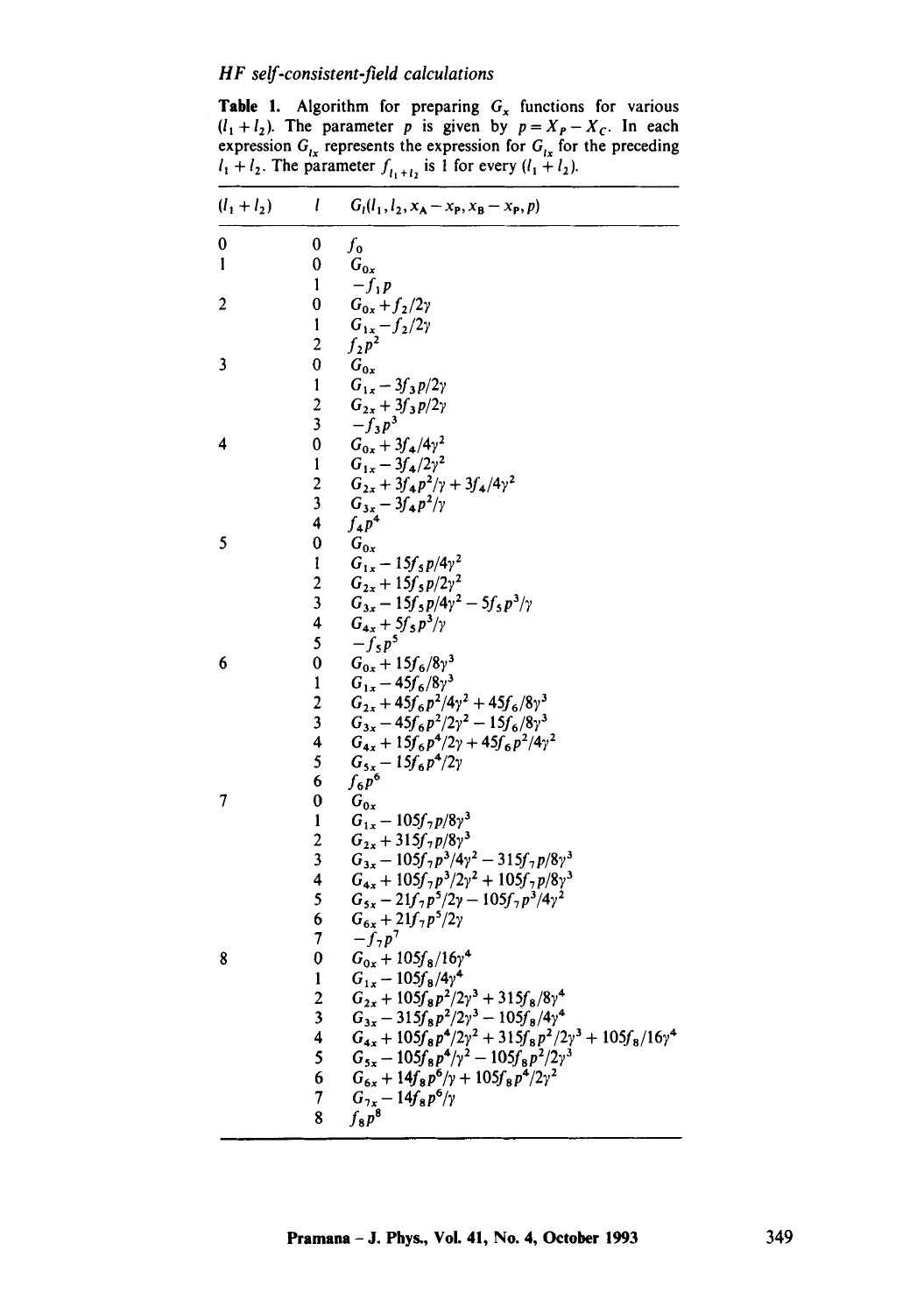**Table 2.** Algorithm for preparing  $H_L$ functions for various  $(l_1+l_2)$ . In each expression  $H<sub>L</sub>$  represents the expression for  $H_L$  for the preceding  $l_1 + l_2$ . The parameter  $f_{l_1+l_2}$  is 1 for every  $(l_1 + l_2)$ .

| $(l_1 + l_2)$ | L                            | $H_L(l_1, l_2, a, b, \gamma)$               |
|---------------|------------------------------|---------------------------------------------|
| 0             | 0                            | $f_{\mathsf{o}}$                            |
| 1             | 0                            | $H_0$                                       |
|               | $\mathbf{1}$                 | $f_1/4\gamma$                               |
| 2             | 0                            | $H_0 + f_2/2\gamma$                         |
|               | $\mathbf{1}$                 | $H_1$                                       |
|               | $\overline{a}$               | $f_2/(4\gamma)^2$                           |
| 3             | 0                            | $H_0$                                       |
|               | 1                            | $H_1 + 6f_3/(4\gamma)^2$                    |
|               | 2                            | H <sub>2</sub>                              |
|               | 3                            | $f_3/(4\gamma)^3$                           |
| 4             | 0                            | $H_0 + 12f_4/(4\gamma)^2$                   |
|               | 1                            | $H_1$                                       |
|               | $\overline{c}$               | $H_2 + 12 f_4 / (4 \gamma)^3$               |
|               | 3<br>4                       | $H_3$                                       |
| 5             | 0                            | $f_4/(4\gamma)^4$                           |
|               |                              | $H_0$                                       |
|               | 1<br>$\overline{2}$          | $H_1 + 60f_5/(4\gamma)^3$<br>H <sub>2</sub> |
|               | 3                            | $H_3 + 20f_5/(4\gamma)^4$                   |
|               | 4                            | $H_{4}$                                     |
|               | 5                            | $f_5/(4\gamma)^5$                           |
| 6             | 0                            | $H_0 + 120 f_6 / (4 \gamma)^3$              |
|               | $\mathbf{1}$                 | $H_1$                                       |
|               | $\overline{2}$               | $H_2 + 180 f_6/(4\gamma)^4$                 |
|               | 3                            | $H_3$                                       |
|               | 4                            | $H_4 + 30 f_6 / (4 \gamma)^5$               |
|               | 5                            | $H_5$                                       |
|               | 6                            | $f_6/(4\gamma)^6$                           |
| 7             | 0                            | $H_0$                                       |
|               | 1                            | $H_1 + 840f_7/(4\gamma)^4$                  |
|               | 2                            | $H_{2}$                                     |
|               | 3                            | $H_3 + 420f_7/(4\gamma)^5$                  |
|               | 4                            | $H_4$                                       |
|               | 5                            | $H_5 + 42f_7/(4\gamma)^6$                   |
|               | 6                            | $H_6$                                       |
|               | 7                            | $f_7/(4\gamma)^7$                           |
| 8             | $\boldsymbol{0}$             | $H_0 + 1680 f_8 / (4 \gamma)^4$             |
|               | 1                            | $H_1$                                       |
|               | 2<br>$\overline{\mathbf{3}}$ | $H_2 + 3360 f_8/(4\gamma)^5$                |
|               | 4                            | $H_3$<br>$H_4 + 840 f_8 / (4\gamma)^6$      |
|               | 5                            | H <sub>5</sub>                              |
|               | 6                            | $H_6 + 56f_8/(4\gamma)^7$                   |
|               | 7                            | H <sub>7</sub>                              |
|               | 8                            | $f_{8}/(4\gamma)^{8}$                       |
|               |                              |                                             |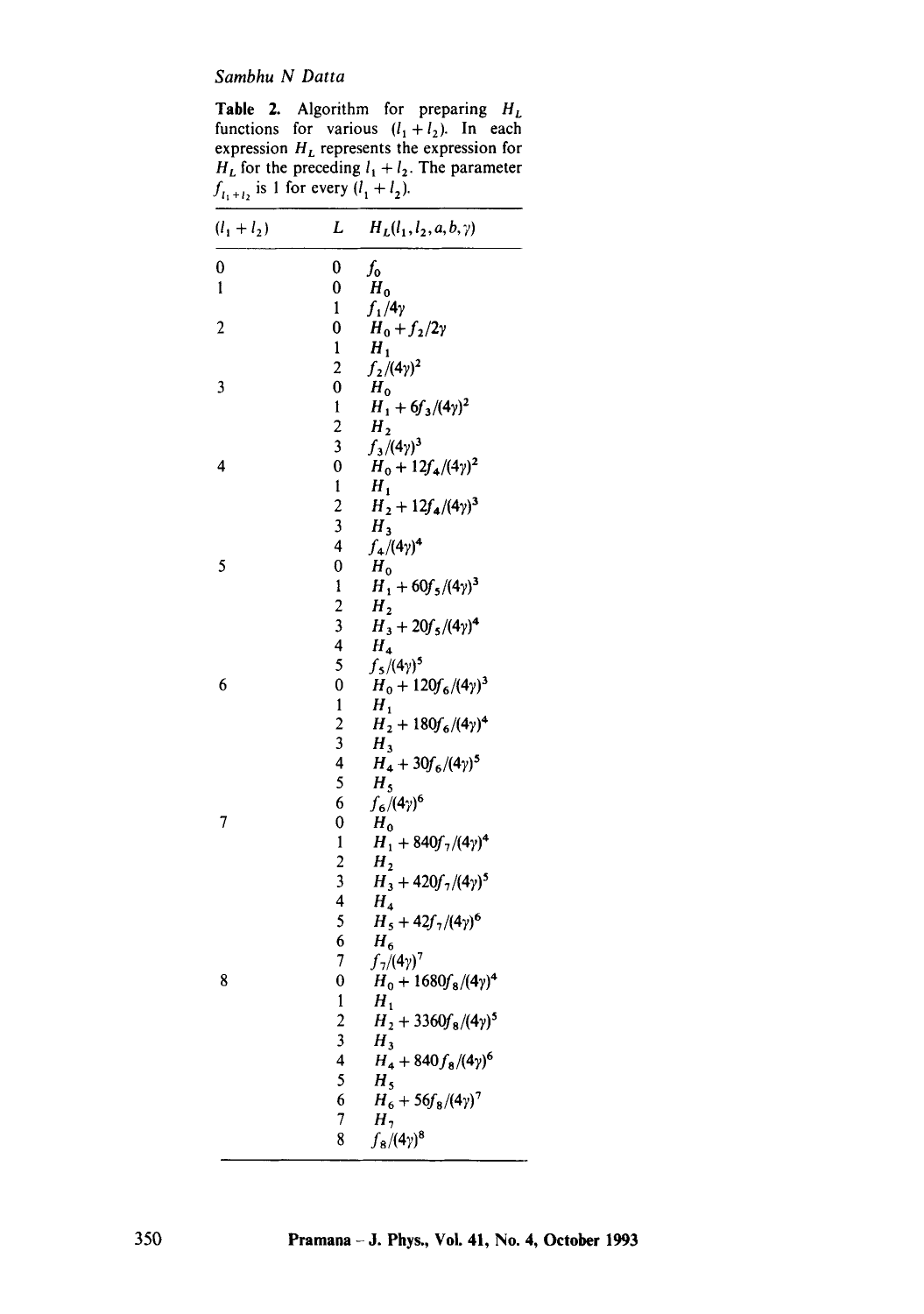where

$$
G_{Ix} = \frac{(-1)^{I}(l_{1} + l_{2})!}{\left(\frac{l_{1} + l_{2}}{2} - I\right)! I!(4\gamma)^{(l_{1} + l_{2})/2}}
$$
\n(17)

etc.

### 4. Electron repulsion integrals

$$
(g_1 g_2 | g_3 g_4) = \frac{2\pi^2}{\gamma_1 + \gamma_2} \left(\frac{\pi}{\gamma_1 + \gamma_2}\right)^{1/2} \sum_{I,J,K} C_{Ix} C_{Jy} C_{kz} / (2[I + J + K] + 1)
$$
\n(18)

where

$$
C_{Ix} = \sum_{L}^{(l_1 + l_2)} \sum_{M}^{(l_2 + l_3)} H_L(l_1, l_2, 0, 0, \gamma_1) (-1)^{I-L} H_M(l_3, l_4, 0, 0, \gamma_2)
$$
  

$$
\times \frac{(2I)!}{I! \left[ (\gamma_1 + \gamma_2) / 4 \gamma_1 \gamma_2 \right]^I}
$$
 (19)

and

$$
H_L = \frac{(l_1 + l_2)!}{[(l_1 + l_2 - L)/2]! L!(4\gamma_1)^{(l_1 + l_2 + L)/2}}.
$$
\n(20)

### **4. Program structures**

*Plan:* The development of these programs has been completely indigenous. The whole scheme of calculation is covered by three programs to be executed successively, and the option is kept open for the execution of two more programs for the calculation of molecular properties and the configuration interaction treatment. The plan is exhibited in figure 1. The order of execution is indicated by arrows. Output of any

# Ab-initio Hartree-Fock-Roothaan self-consistent-field calculation



Figure 1. Scheme for carrying out ab-initio Hartree-Fock self-consistent-field calculations on closed- and open-shell molecules by using the GTO basis sets and the calling sequences for subroutiness in the programs used.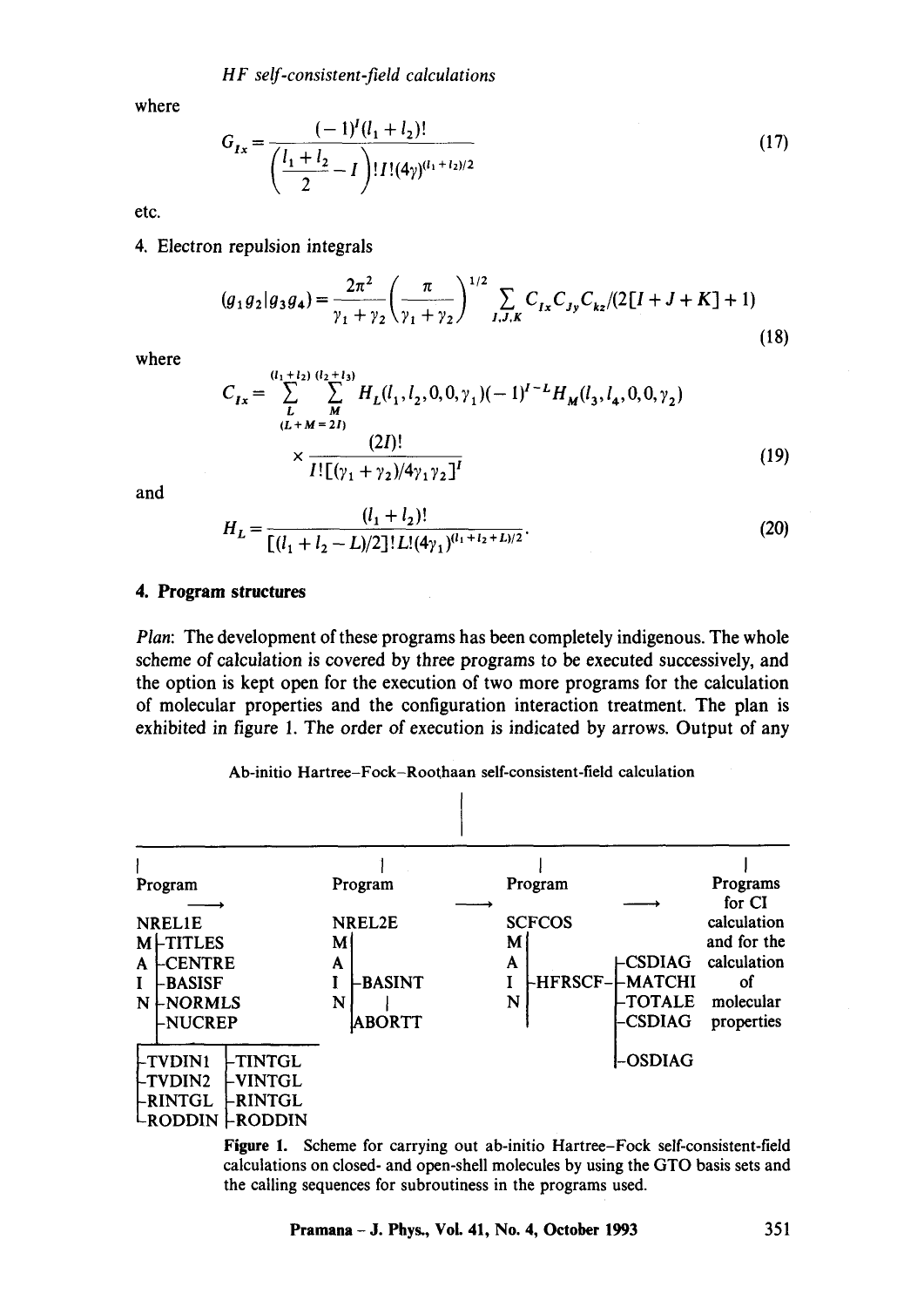program is to be used in all subsequent executions. Thus output of NREL1E is used in executing NREL2E, SCFCOS and FUTURE, etc. Functions of the programs are as follows.

*Functions* 

- NRELIE Calculates the nonrelativistic one-dectron integrals, viz., (i) overlap integrals, (ii) kinetic energy integrals (integrals of  $-2^{-1}\nabla^2$ ), (iii) electron-nuclear attractive potential energy integrals (integrals of  $-Z_n|r_i - R_n|^{-1}$ ), and optionally (for atoms) (iv) r<sup>n</sup> integrals (where  $n = -3, -2, -1, 1, 2, 4, 6$  over nonrelativistic basis functions.
- NREL2E Calculates the nonrelativistic two-electron integrals, that is, twoelectron repulsion integrals (integrals of  $r_{12}^{-1}$ ) over nonrelativistic basis functions.
- SCFCOS Carries out the Hartree-Fock-Roothaan Self-Consistent-Fidd calculations, and optionally (for atoms) calculates the  $\langle r^n \rangle$  expectation values for (atomic) orbitals.
- FUTURE The two aspects covered by these programs are (i) the calculation of molecular properties and (ii) configurations interaction treatment. The SDCI program has already been developed [9]. The full CI and molecular properties packages will be reported in the near future.

Subroutines of the first three programs are listed in table 3. Their functions are explained in the following.

*Program N REL I E* 

Nonrelativistic one-electron integrals are calculated with the help of 13 subroutines in addition to the main program.

| aborts execution in case of emergencies.                                                                                     |
|------------------------------------------------------------------------------------------------------------------------------|
| reads specifications for the GTO basis.                                                                                      |
| reads specifications for the centres of basis functions.                                                                     |
| carries out (optionally) conversions necessary for a valence-electron<br>calculation instead of an all-electron calculation. |
|                                                                                                                              |
| normalizes the basis functions.                                                                                              |
| calculates internuclear repulsion energy.                                                                                    |
| calculates $rn$ matrices where <i>n</i> is even (optionally, for atomic cases).                                              |
|                                                                                                                              |

| Program <sup>1</sup>    |                 |                       |                                                                                  | Subroutine |                        |                    |
|-------------------------|-----------------|-----------------------|----------------------------------------------------------------------------------|------------|------------------------|--------------------|
| <b>NREL1E</b><br>(1712) | TVDIN2. VINTGL  |                       | ABORTT, BASISF, CENTER, CONVRT, MAIN,<br>NUCREP, RINTGL, RODDIN, TINTGL, TITLES, |            |                        | NORMLS,<br>TVDIN1. |
| NREL2E<br>(1172)        | ABORTT, BASINT, |                       | <b>MAIN</b>                                                                      |            |                        |                    |
| <b>SCFCOS</b><br>(1249) |                 | CSDIAG, HFRSCF, MAIN, |                                                                                  |            | MATCHI, OSDIAG, TOTALE |                    |

Table 3. List of subroutines.

<sup>1</sup>Total number of statements is indicated in paranthesis under the name of each program.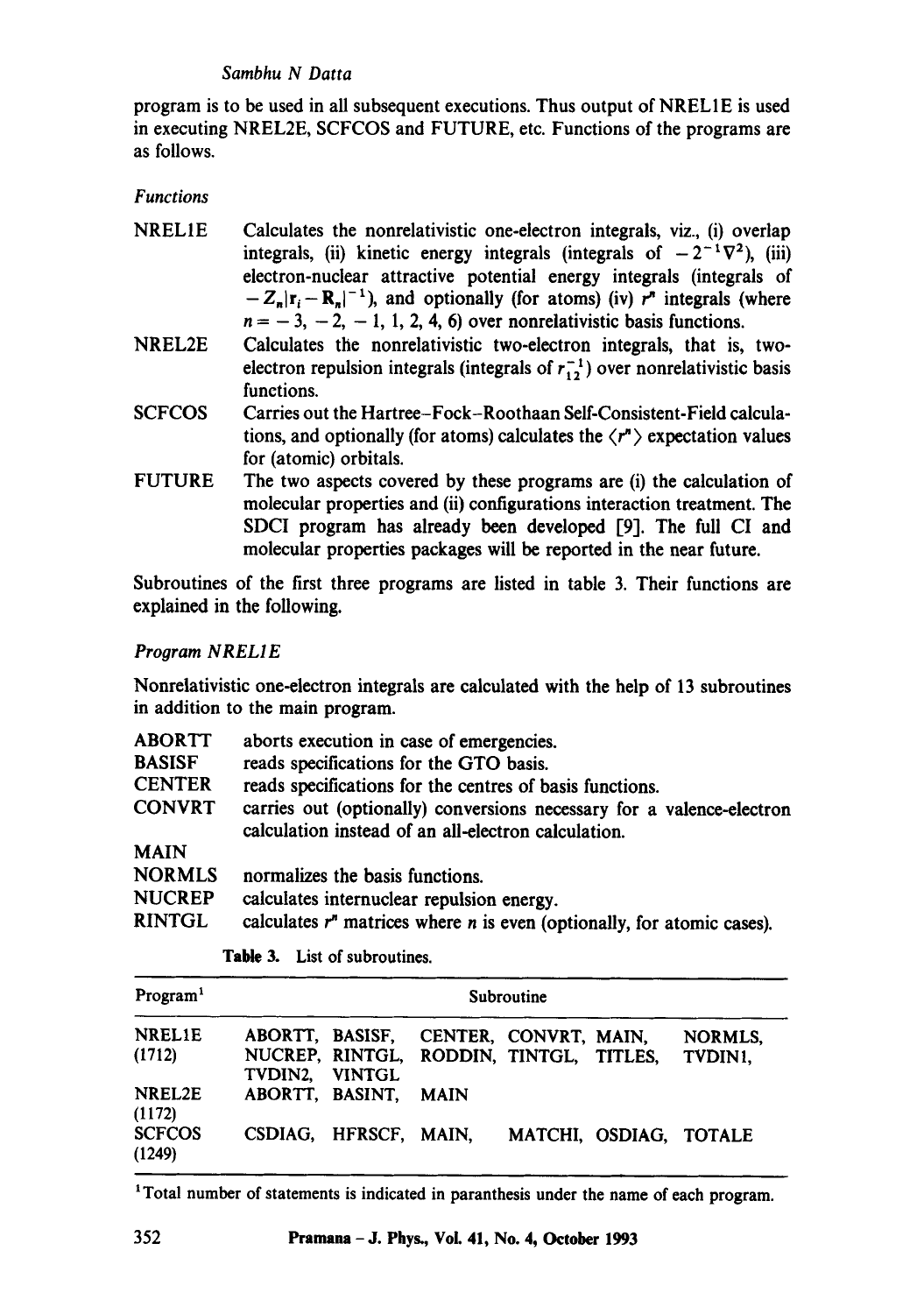| <b>RODDIN</b>      | calculates $rn$ matrices where <i>n</i> is odd (optionally, for atomic cases). |
|--------------------|--------------------------------------------------------------------------------|
| <b>TINTGL</b>      | calculates kinetic energy matrix.                                              |
| <b>TITLES</b>      | reads the heading of the job.                                                  |
| TVDIN1,            | optionally performs atomic calculations, avoiding NORMLS,                      |
| TVDIN <sub>2</sub> | TINTGL and VINTGL: each of these subroutines can be written to                 |
|                    | completion while a TV dinner is cooked, hence the nomenclature.                |
| <b>VINTGL</b>      | calculates nuclear attraction energy matrix.                                   |

# **Program NREL2E**

Nonrelativistic two-electron integrals are calculated.

| <b>ABORTT</b> | aborts execution.                                       |
|---------------|---------------------------------------------------------|
| <b>BASINT</b> | calculates two-electron integrals over basis functions. |
| <b>MAIN</b>   |                                                         |

# *Program SCFCOS*

Hartree-Fock-Roothaan SCF treatment is carried out for closed and open shell molecules.

| <b>CSDIAG</b> | diagonalizes the closed-shell Fock matrix.                               |
|---------------|--------------------------------------------------------------------------|
| <b>HFRSCF</b> | carries out the SCF calculations.                                        |
| <b>MAIN</b>   |                                                                          |
| <b>MATCHI</b> | matches indices for two-electron integrals and selects the stored values |
|               | for preparing Fock matrices.                                             |
| <b>OSDIAG</b> | diagonalizes the open-shell Fock matrix.                                 |
| <b>TOTALE</b> | calculates total energy in every SCF loop.                               |

### *Test*

*All* the molecular integrals quoted in tables 1-5 in the paper of Taketa *et al* [8] have been computed and verified.

# **5. Concluding remarks**

The difficulties in calculations employing the GTO basis sets are well known [8]. The main difficulty is the need to compute about  $(1/8)N<sup>4</sup>$  basic summands for two-electron integrals where  $N$  is the total number of gaussians. This is coupled with the problem of slow convergence of the calculated results as the number of terms in the expansion of each basis function increases. The advantages of using the GTO basis are that an exact analytical expression is available for each integral and the computation of these expressions is reasonably fast.

For illustration I show in table 4(a) one-electron integrals for  $\pi$  electrons in the benzene molecule with C-C distance 2.6320755 a.u. For the  $2p<sub>z</sub>$  orbital of carbon atom I have used  $8-, 11-,$  and 13-gaussian expansions calculated by Partridge  $[10]$ . Pi-electron repulsion integrals are given in table 4(b). The performance of the expansions due to Partridge is gratifying,. The 13-gaussian expansion represents the atomic Hartree-Fock limit and obviously the values calculated with this expansion are the accurate values for integrals over  $2p<sub>z</sub>$  orbitals of carbon atoms with the chosen molecular geometry. Trends in the calculated values parallel the trends in the radial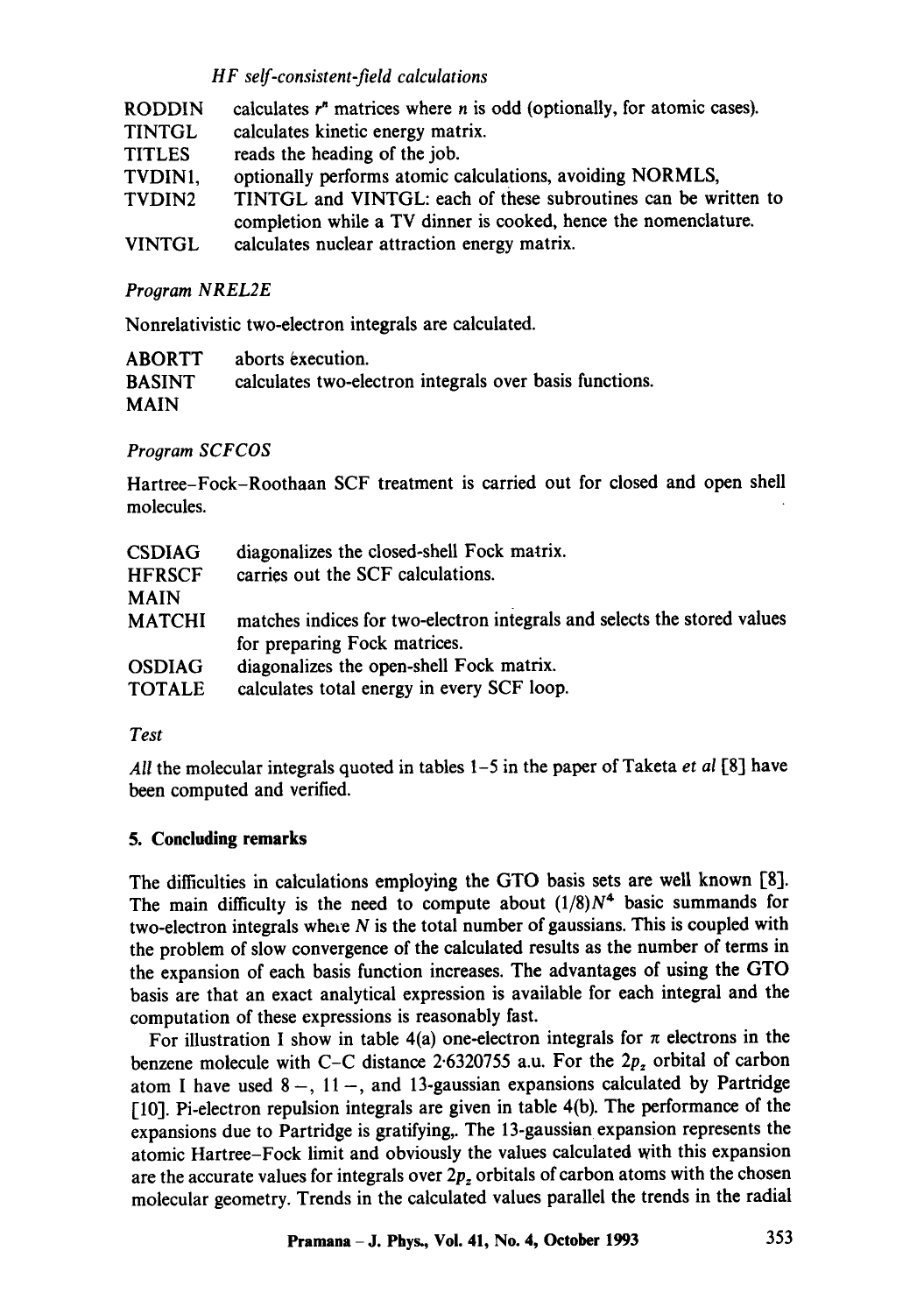|           | Partridge basis set |           |
|-----------|---------------------|-----------|
| 8p        | 11p                 | 13p       |
|           |                     |           |
| 0.3228027 | 0.3228235           | 0.3228243 |
| 00805732  | 0.0806314           | 0.0806334 |
| 0.0466768 | 0.0467444           | 0.0467467 |
|           |                     |           |
| 1.2536583 | 1.2536686           | 1.2536697 |
| 0.1053507 | 0.1053380           | 0.1053378 |
| 0.0048302 | 0.0048334           | 0.0048336 |
| 0.0001659 | 0.0001652           | 0.0001628 |
|           |                     |           |
| 2.072825  | 2.072813            | 2.072813  |
| 0.6044734 | 0.6044812           | 0.6044816 |
| 0.1458726 | 0.1459341           | 0.1459359 |
| 0.0839891 | 0.0840590           | 00840600  |
|           |                     |           |

**Table 4(a).** One-electron integrals:  $2p\pi - 2p\pi$  for the benzene molecule (a. u.).

**Table** 4(b). Pi-electron repulsion integrals for the benzene molecule (a.u.). Carbon-carbon bond distance used is 2.6320755 a.u.

|              |           | Partridge basis set <sup>a</sup> |           |  |  |
|--------------|-----------|----------------------------------|-----------|--|--|
| Integrals    | 8p        | 11p                              | 13p       |  |  |
| <b>11 11</b> | 0.5775441 | 0.5775322                        | 0.5775317 |  |  |
| 1112         | 0.1376486 | 0.1376476                        | 0.1376476 |  |  |
| 11 13        | 0.0260711 | 0.0266185                        | 00266188  |  |  |
| 1114         | 0.0142159 | 0.0142275                        | 0.0142277 |  |  |
| 1122         | 0.0454505 | 0.0434194                        | 0.0429192 |  |  |
| 11 23        | 0.0092344 | 0.0092377                        | 0.0092378 |  |  |
| 11 24        | 0.0045394 | 0.0045432                        | 0.0045433 |  |  |
| 11 25        | 0.0075520 | 0.0075555                        | 0.0075556 |  |  |
| 1126         | 0.0342107 | 0.0342116                        | 0.0342116 |  |  |
| 1133         | 0.0022881 | 0.0022879                        | 0.0023143 |  |  |
| 1134         | 0.0011852 | 0.0011866                        | 0.0011867 |  |  |
| 1135         | 0.0018567 | 0.0018582                        | 0.0018583 |  |  |
| 1144         | 0.0007190 | 0.0007200                        | 0.0007210 |  |  |
| 1212         | 0.3210676 | 0.3210609                        | 0.3210606 |  |  |
| 1213         | 0.0822259 | 0.0822270                        | 0.0822271 |  |  |
| 1214         | 0.0198691 | 00198782                         | 0.0198785 |  |  |
| 1215         | 0.0132073 | 0.0132180                        | 0.0132183 |  |  |
| 1216         | 0.0295130 | 0.0295222                        | 0.0295225 |  |  |
| 1234         | 0.0021339 | 0.0021355                        | 0.0021356 |  |  |
| 1235         | 0.0011913 | 0.0011927                        | 0.0011927 |  |  |
| 1243         | 0.0043401 | 0.0043436                        | 0.0043437 |  |  |
| 1245         | 0.0007078 | 0.0007089                        | 0.0007089 |  |  |

*(Continued)* 

 $\bar{z}$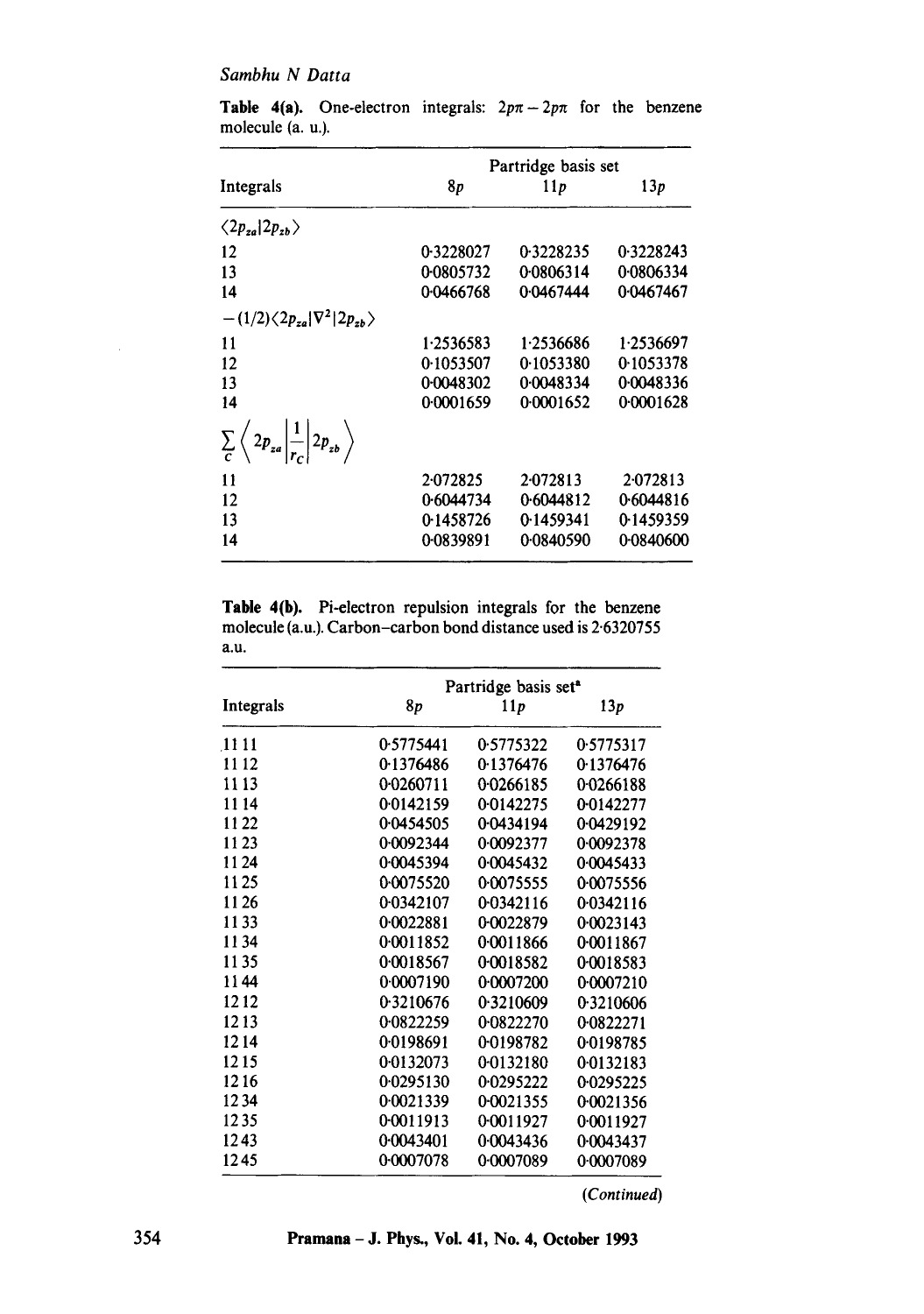|                    |           | Partridge basis set <sup>a</sup> |           |
|--------------------|-----------|----------------------------------|-----------|
| Integrals          | 8p        | 11p                              | 13p       |
| 12.53              | 0.0061509 | 0.0061539                        | 0.0061540 |
| 12.63              | 0.0234139 | 0.0234152                        | 0.0234152 |
| 1313               | 0.2058286 | 0.2058256                        | 0.2058255 |
| 1314               | 0.0630221 | 0.0630237                        | 0.0630237 |
| 1315               | 0.0176700 | 0.0176782                        | 0.0176785 |
| 1364               | 0.0206595 | 0.0206608                        | 0.0206609 |
| 1414               | 0.1808739 | 0.1808717                        | 0.1808716 |
| Time (seconds) $b$ | 180       | 578                              | 1028      |

**(a) Ref. [10]** 

(b) CDC Cyber 180/840 machine (with about 1 MFLOPS available speed for computation) was used.

**Table 5.** Calculated radial moments of 2p orbitals of carbon atom.

|                          | Partridge basis set [10] |           |           |  |
|--------------------------|--------------------------|-----------|-----------|--|
|                          | 8p                       | 11p       | 13p       |  |
| $\langle r^{-2} \rangle$ | 0.8919758                | 0.8920567 | 0.8920611 |  |
| $\langle r^{-1} \rangle$ | 0.7835025                | 0.7835024 | 0.7835025 |  |
| $\langle r \rangle$      | 1.714385                 | 1.714490  | 1.714494  |  |
| $\langle r^2 \rangle$    | 3.745603                 | 3.746742  | 3.746793  |  |

moments for the 2p orbitals of carbon atom in table 5. Integrals given in tables 4(a) and 4(b) can be directly used in a suitable (all-electron, effective potential or  $\pi$ -electron) calculation. The last entries in table 4(b) refer to the time taken for each computation in a CDC Cyber 180/840 machine installed in liT Bombay. The machine offers an effective computing speed of about 1 million floating point operations per second.

Preliminary results on the methane molecule are given in table 6(a). The basis sets used have been minimal (carbon: 1s, 2s and  $2p$  functions; hydrogen 1s function) but elaborate, that is, near exact Hartree-Fock solutions for atoms. The first set consists of 13S8P bases for carbon [10] and STO-10G basis forhydrogen [11]. The second set has 18S13P bases for carbon [10] and a STO-12G basis (modified from the STO-10G basis) for hydrogen [4]. The C-H distance has been taken to be 1.093 Å [12]. A tetrahedral geometry has been adopted. A break-up for the time taken in different steps of these calculations is also shown in this table. Table 6(b) shows the radial moments of the atomic orbitals used in the basis sets.

We choose to give some sample results on the LiH and  $BH<sup>+</sup>$  molecules here. LiH is a closed-shell molecule and BH<sup>+</sup> is an open-shell molecular ion. Experimental bond lengths have been chosen in both the cases  $(R_{\text{Liff}} = 3.015 \text{ bohr}; R_{\text{BH}+} = 2.296 \text{ bohr})$ such that a comparison can be made between the presently computed values and results available in the literature. The present calculations are based on 4-gaussian expansions of STO's. Exponents of the STO's have been taken from Cade and Huo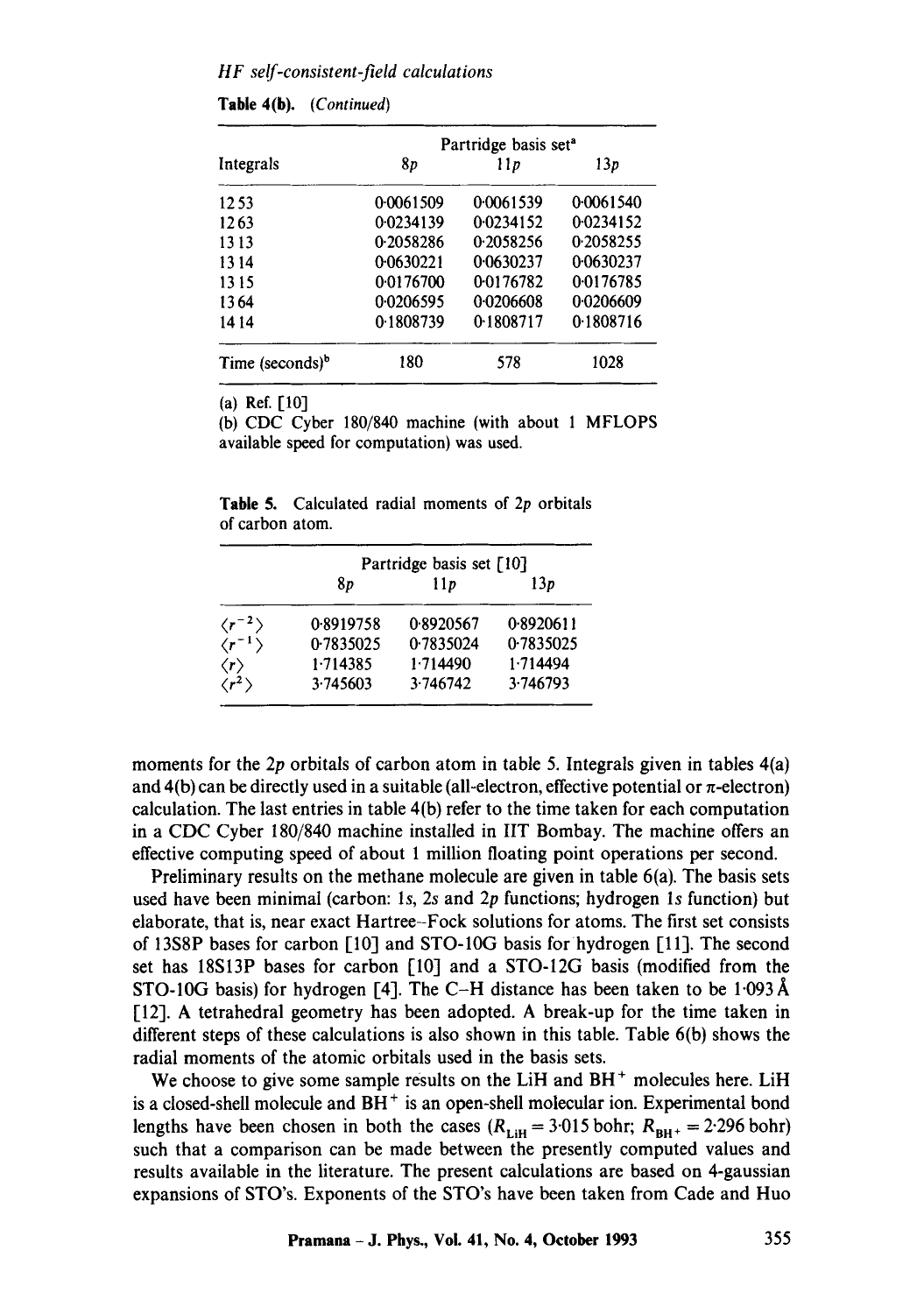|                                  | Basis I <sup>®</sup> | Basis II <sup>b</sup> |
|----------------------------------|----------------------|-----------------------|
| Total energy $(E)$               | $-40.0552448$        | $-40.0553007$         |
| $V/T$ <sup>c</sup>               | $-2.0198969$         | $-2.0198935$          |
| Orbital energies $(\varepsilon)$ |                      |                       |
| $1A_1$                           | $-11.386921$         | $-11.386976$          |
| $2A_1$                           | $-1.004501$          | $-1.004535$           |
| 1T <sub>2</sub>                  | $-0.606479$          | $-0.606517$           |
| Time in seconds <sup>d</sup>     |                      |                       |
| 1-electron integrals             | 146                  | 203                   |
| 2-electron integrals             | 576                  | 1485                  |
| <b>SCF</b> calculation           | 40                   | 36                    |

**Table** 6(a). Computed results for the methane molecule (tetrahedral geometry; C-H bond length =  $1.093 \text{ Å}$  or 2.06547 bohr). All energy values are in hartree.

(a) Partridge 13S8P basis for carbon and STO-10G expansion for hydrogen ls orbital: total number of gaussians is 90.

(b) Partridge 18S13P basis for carbon and STO-12G expansion for hydrogen ls orbital: total number of gaussians is 122.

(c) *V/T* is the ratio of potential and kinetic energies.

(d) Time taken by a CDC Cyber 180/840 machine.

|                          | <b>Basis I</b> | <b>Basis II</b> |
|--------------------------|----------------|-----------------|
| $\langle r^{-2} \rangle$ |                |                 |
| C <sub>1s</sub>          | 65.227519      | 65.232129       |
| C <sub>2s</sub>          | 3.255063       | 3.254940        |
| C2p                      | 0.891976       | 0.892061        |
| H <sub>1s</sub>          | 1.999600       | 1.999860        |
| $\langle r^{-1} \rangle$ |                |                 |
| C <sub>1s</sub>          | 5.664434       | 5.664437        |
| C2s                      | 0.896807       | 0.896798        |
| C2p                      | 0.783502       | 0.783502        |
| H <sub>1s</sub>          | 0.999993       | 0.999994        |
| $\langle r \rangle$      |                |                 |
| C1s                      | 0.268442       | 0.268443        |
| C <sub>2s</sub>          | 1.589225       | 1.589341        |
| C2p                      | 1.714385       | 1.714494        |
| H <sub>1s</sub>          | 1.500006       | 1.500005        |
| $\langle r^2\rangle$     |                |                 |
| C <sub>1s</sub>          | 0.097198       | 0.097199        |
| C <sub>2s</sub>          | 3.051006       | 3.052031        |
| C2p                      | 3.745603       | 3.746793        |
| H <sub>1s</sub>          | 3.000023       | 3.000019        |

|           |  | Table 6(b). Radial moments of atomic |  |
|-----------|--|--------------------------------------|--|
| orbitals. |  |                                      |  |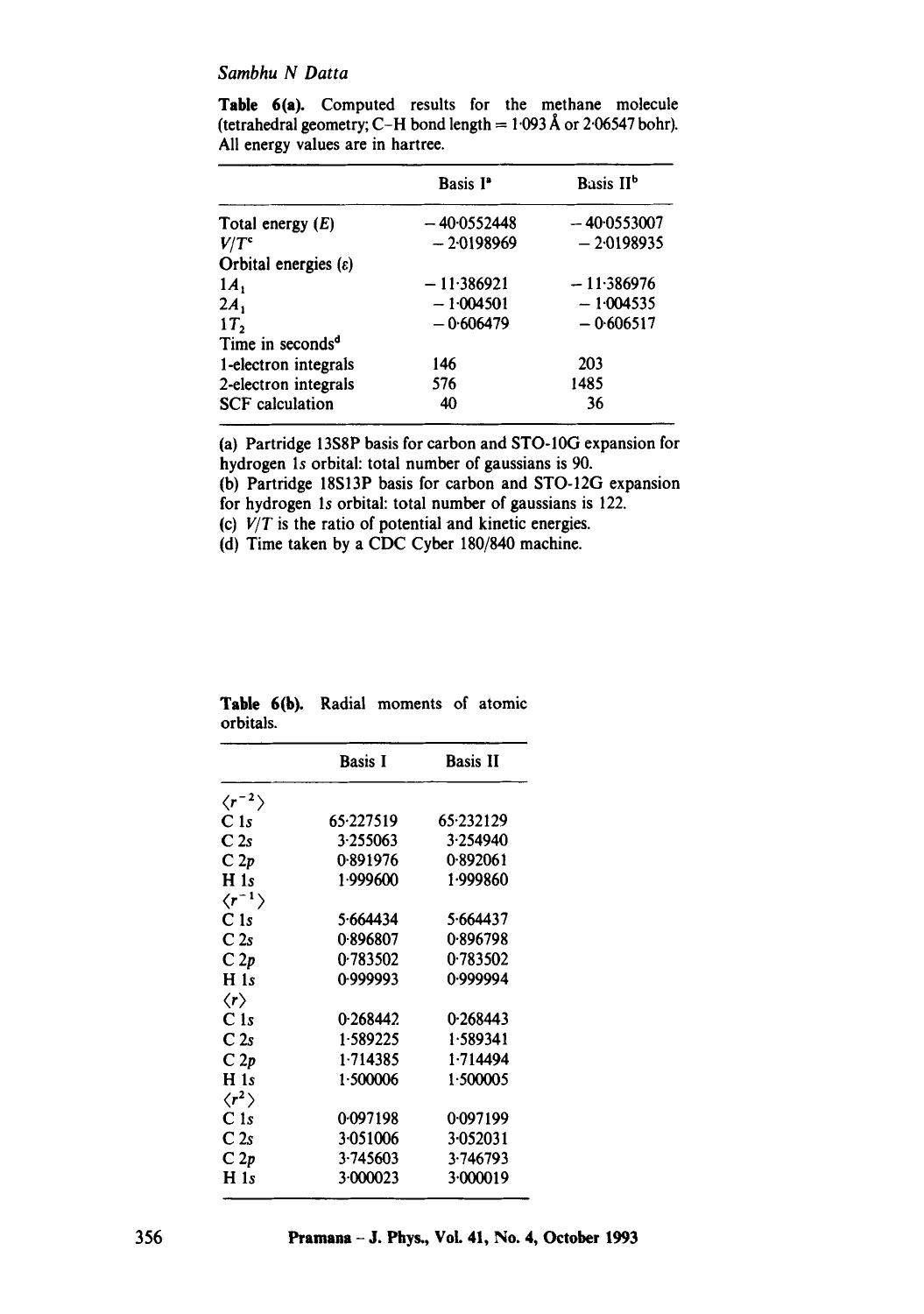[13]. The calculations of Cade and Huo involve very large STO bases and their results are of high quality, near the Hartree-Fock limit for each molecule.

The minimal basis results on LiH were given earlier [4]. These results are surprisingly good, which is obviously an outcome of employing the near Hartree-Fock atomic orbitals due to Partridge [10] as basis functions. These are shown alongside the presently calculated values in table 7. One of the present calculations has been performed with 4-gaussian expansions for Is, Is', 2s, 2s', 3s and 2p STO's of Li and 1s, 1s', 2s and 2p STO's of H (Basis I). The second calculation has utilized 4-gaussian expansions for 2p', *2p"* and 3p STO's of Li in addition to the basis functions used in the first calculation (Basis II). Results from these calculations are compared with those computed by Cade and Huo  $[13]$  using a STO basis set  $(1s, 1s', 2s, 2s', 3s, 2p, 2p', 2p')$ *2p", 3p* and also 3d, 3d' and 4f STO's for Li; Is, *Is', 2s,* and 2p STO's for H). Differences

|                                        |                               | <b>Present calculations</b> |                                  |                                 |                                        |
|----------------------------------------|-------------------------------|-----------------------------|----------------------------------|---------------------------------|----------------------------------------|
|                                        | Minimal<br>Basis <sup>a</sup> | Minimal<br>$STO-4Gb$        | Basis I <sup>b</sup>             | Basis II <sup>b</sup>           | Cade and<br>Huo <sup>c</sup>           |
| Li<br><b>Basis</b>                     | $1s$ , $2s$                   | $1s$ , $2s$                 | 1s, 1s', 2s,<br>$2s'$ , 3s, $2p$ | 1s, 1s', 2s,<br>$2s'$ , 3s, 2p, | 1s, 1s', 2s,<br>$2s'$ , $3s$ , $2p$ ,  |
|                                        |                               |                             |                                  | 2p', 2p'',<br>3p                | $2p'$ , $2p''$ , $3p$ ,<br>3d, 3d', 4f |
| $\langle r^{-2} \rangle$ 1s            | 14.8885                       | 12.3788                     | 14.5807                          | 14.5807                         |                                        |
| 2s                                     | 0.4354                        | 1.0797                      | 0.5597                           | 0.5597                          |                                        |
| 2p                                     |                               |                             | 0.1793                           | 0.0983                          |                                        |
| $\langle r^{-1} \rangle$ 1s            | 2.6850                        | 2.5166                      | 2.6817                           | 2.6817                          |                                        |
| 2s                                     | 0.3454                        | 0.5186                      | 0.3999                           | 0.3999                          |                                        |
| 2p                                     |                               |                             | 0.3680                           | 0.2796                          |                                        |
| 1 <sub>s</sub><br>$\langle r \rangle$  | 0.5731                        | 0.5947                      | 0.5748                           | 0.5748                          |                                        |
| 2s                                     | 3.8736                        | 2.7823                      | 3.2321                           | 3.2321                          |                                        |
| 2p                                     |                               |                             | 3.3928                           | 4.2002                          |                                        |
| $\langle r^2 \rangle$<br>1s            | 0.4468                        | 0.4711                      | 0.4503                           | 0.4503                          |                                        |
| 2s                                     | $17 - 7376$                   | 8.9909                      | 11.7342                          | 11.7342                         |                                        |
| 2p                                     |                               |                             | 13.8123                          | 20.0973                         |                                        |
| н                                      | 1s                            | 1 <sub>s</sub>              | 1s, 1s', 2s,                     | 1s, 1s', 2s,                    | 1s, 1s', 2s,                           |
| <b>Basis</b>                           |                               |                             | 2p                               | 2p                              | 2p                                     |
| $\langle r^{-2} \rangle$ 1s            | 1.9999                        | 1.5346                      | 1.9517                           | 1.9517                          |                                        |
| $\langle r^{-1} \rangle$ 1s            | $1 - 0000$                    | 0.8861                      | 0.9903                           | 0.9903                          |                                        |
| $\langle r \rangle$<br>$\frac{1}{s}$   | 1.5000                        | 1.6893                      | 1.5442                           | 1.5442                          |                                        |
| $\langle r^2 \rangle$<br>$\mathbf{1}s$ | 3.0000                        | 3.8011                      | 3.2420                           | 3.2420                          |                                        |
| Molecular results                      |                               |                             |                                  |                                 |                                        |
| E                                      | $-7.96039$                    | $-7.9061$                   | $-7.9713$                        | $-7.9732$                       | $-7.98731$                             |
| $V/T^d$                                | $-1.98615$                    | $-2.0939$                   | $-1.9960$                        | $-1.9960$                       | $-1.99950$                             |
| $\varepsilon_{1\sigma}$                | $-2.46882$                    | $-2.4538$                   | $-2.4429$                        | $-2.4355$                       | $-2.44525$                             |
| $\varepsilon_{2\sigma}$                | $-0.29481$                    | $-0.2844$                   | $-0.2974$                        | $-0.2968$                       | $-0.30172$                             |

**Table** 7. Computed results for LiH. The bond length employed is 3.015 bohr. All energies are in hartree.

(a) This minimal basis calculation had used Partridge's 18S basis for Li and a 12-gaussian expansion for  $H$  1s orbital  $[4]$ .

(b) Each STO was expanded into a linear sum of four gaussians.

(c) STO calculation by Cade and Huo [13].

(d) *V/T* is the ratio of potential and kinetic energies.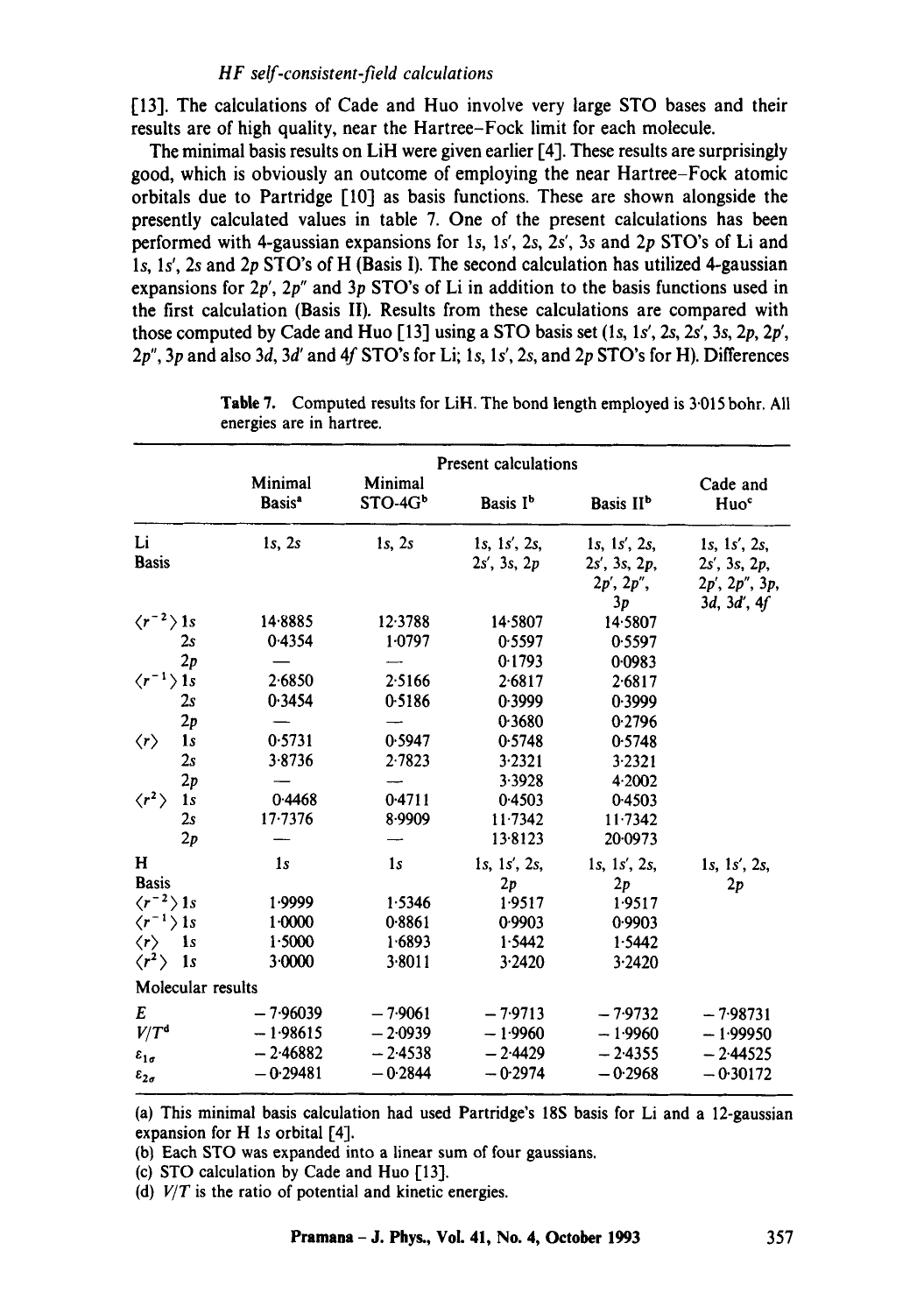from the results of Cade and Huo are mainly attributable to the very approximate nature of the 4-gaussian expansions and to a lesser extent to the absence of the 3d, 3d' and 4f basis functions.

For BH ÷ we have taken similar expansions for Is, *Is', 2s, 2s', 3s* and 2p STO's of B (Basis I) and additionally 2p', 2p" and *2p'"* STO's of B (Basis II). The hydrogen basis remains as before but the exponents differ. The minimal basis calculation has been carried out using the B.<sup>2</sup>P (18s 13p) basis set due to Partridge and a 12-gaussian expansion for the ls orbital of hydrogen. The calculated values are shown along with the values from the STO calculation of Cade and Huo in table 8.

The results computed for both the molecules using the first basis sets show encouraging improvements over the minimal STO-4G results. In each case the total

|                             | Present calculations          |                      |                      |                       |                              |
|-----------------------------|-------------------------------|----------------------|----------------------|-----------------------|------------------------------|
|                             | Minimal<br>Basis <sup>a</sup> | Minimal<br>$STO-4Gb$ | Basis I <sup>b</sup> | Basis II <sup>b</sup> | Cade and<br>Huo <sup>c</sup> |
| B                           | $1s$ , $2s$                   | 1s, 2s,              | 1s, 1s', 2s,         | 1s, 1s', 2s,          | 1s, 1s', 2s,                 |
| <b>Basis</b>                | 2p                            | 2p                   | $2s'$ , 3s, $2p$     | $2s'$ , 3s, 2p,       | $2s'$ , 3s, 2p,              |
|                             |                               |                      |                      | 2p', 2p'',            | 2p', 2p'',                   |
|                             |                               |                      |                      | 2p'''                 | $2p'''$ , 3d, 3d', 4f        |
| $\langle r^{-2} \rangle$ 1s | 44.5364                       | 30.1466              | 43.6587              | 43.6587               |                              |
| 2s                          | 2.0243                        | 0.9289               | 2.0868               | 1.6123                |                              |
| 2p                          | 0.5299                        | 0.2738               | 0.2738               | 1.2361                |                              |
| $\langle r^{-1} \rangle$ 1s | 4.6743                        | 3.9339               | 4.6745               | 4.6601                |                              |
| 2s                          | 0.7129                        | 0.5696               | 0.7351               | 0.6525                |                              |
| 2p                          | 0.6050                        | 0.4548               | 0.4548               | 1.1999                |                              |
| 1s<br>$\langle r \rangle$   | 0.3259                        | 0.3796               | 0.3261               | 0.3278                |                              |
| 2s                          | 1.9771                        | 2.2402               | 1.8990               | 2.0955                |                              |
| 2p                          | 2.2048                        | 2.7452               | 2.7452               | 2.7468                |                              |
| $\langle r^2\rangle$<br>1s  | 0.1434                        | 0.1943               | 0.1439               | 0.1457                |                              |
| 2s                          | 4.7091                        | 5.7989               | 4.2748               | 5.1636                |                              |
| 2p                          | 6.1461                        | 9.0423               | 9.0423               | 6.1500                |                              |
| H                           | 1 <sub>s</sub>                | 1s                   | 1s, 1s', 2s,         | 1s, 1s', 2s,          | 1s, 1s', 2s,                 |
| <b>Basis</b>                |                               |                      | 2p                   | 2p                    | 2p                           |
| $\langle r^{-2} \rangle$ 1s | 1.9999                        | 2.7239               | 2.0181               | 2.0181                |                              |
| $\langle r^{-1} \rangle$ 1s | 1.0000                        | 1.1805               | 1.0218               | 1.0218                |                              |
| 1s<br>$\langle r \rangle$   | 1.5000                        | 1.2679               | 1.4425               | 1.4425                |                              |
| $\langle r^{-2} \rangle$ 1s | 3.0000                        | 2.1415               | 2.7116               | 2.7116                |                              |
| Molecular results           |                               |                      |                      |                       |                              |
| E                           | $-24.71738$                   | $-23.9268$           | $-24.6898$           | $-24.7829$            | $-24.82064$                  |
| $V/T^d$                     | $-2.02667$                    | $-2.4027$            | $-2.0051$            | $-2.0004$             | $-2.00122$                   |
| $\varepsilon_{1g}$          | $-8.31101$                    | $-8.4302$            | $-8.2368$            | $-8.0985$             | $-8.10898$                   |
| $\varepsilon_{2\sigma}$     | $-1.01561$                    | $-1.0077$            | $-1.0141$            | $-0.9759$             | $-0.97699$                   |
| $\varepsilon_{3\sigma}$     | $-0.83275$                    | $-0.7768$            | $-0.7439$            | $-0.8201$             | $-0.81953$                   |
|                             |                               |                      |                      |                       |                              |

**Table 8.** Computed results for BH<sup>+</sup>. The bond length employed is 2.296 bohr. All energies are in hartree.

(a) This minimal basis calculation used Partridge's 18S13P basis for B and a 12-gaussian expansion for H 1s orbital.

(b) Each STO was expanded into a linear sum of four gaussians.

(c) STO calculation by Cade and Huo [13].

(d)  $V/T$  is the ratio of potential and kinetic energies.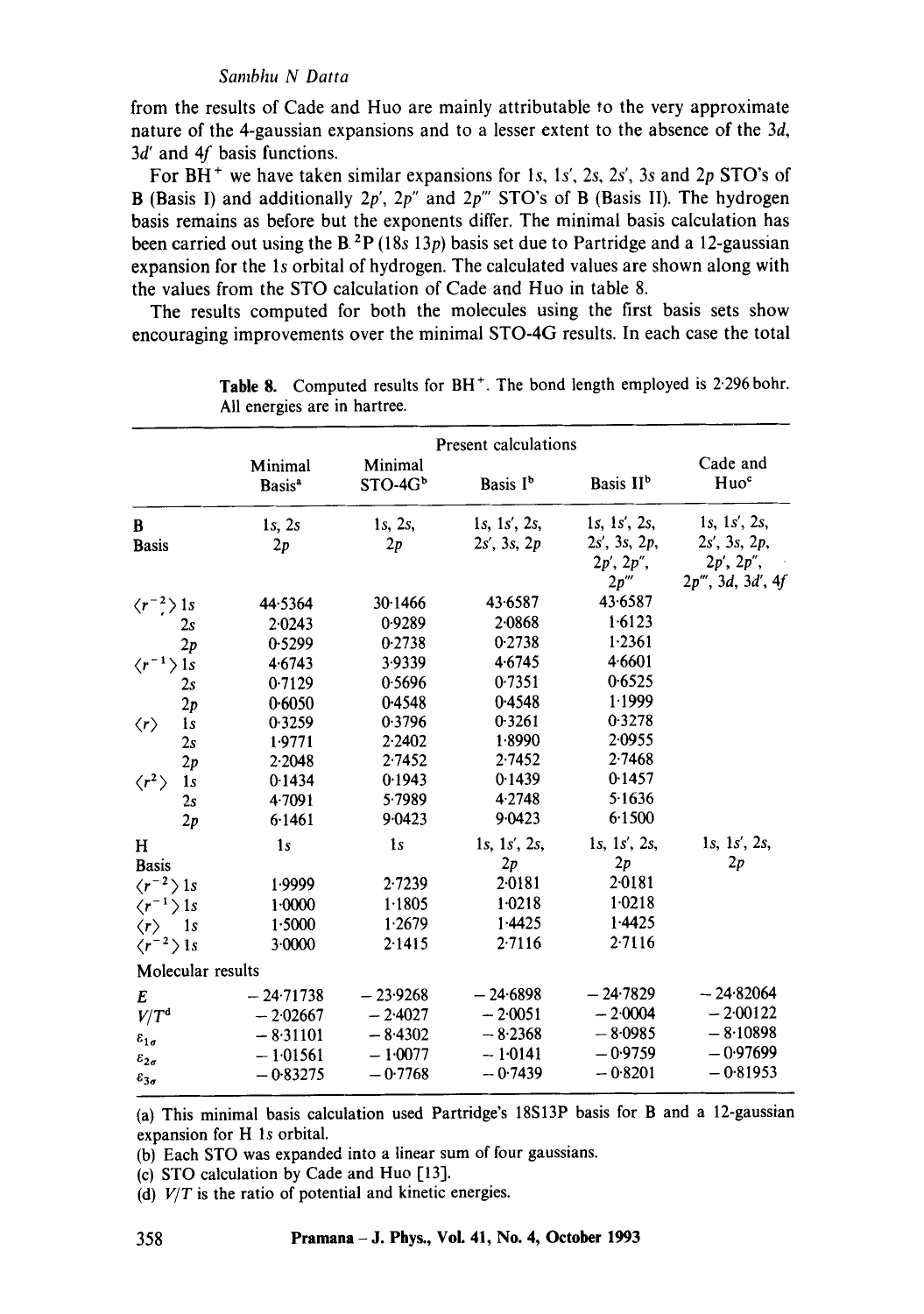energy computed by using the set of near Hartree-Fock atomic orbitals differs by a large amount from that computed by using the minimal STO-4G basis set, indicating the importance of a large, more accurate expansion for each STO. The gross inadequacy of the minimal STO-4G basis set is also reflected by the large  $(20\%)$ deviation of the virial ratio in table 8. The poor quality of the basis functions (atomic valence functions) is evident from the radial moments shown in the same table. An interesting observation is that for  $BH<sup>+</sup>$  the minimal Partridge basis calculation gives a total energy that is even superior to the value calculated using Basis I. Values computed by using the second basis sets are closed to the STO results of Cade and Huo [13]. The differences can be made smaller by using a larger expansion for each STO and using STO's of symmetries  $d$  and  $f$ . A few standard GTO expansions have been determined by Ohata *et al* [11]. These can be of invaluable assistance in carrying out ab-initio calculations on molecules of lighter elements.

*Note added while revising the manuscript:* The author could not directly compare the speed of the present programs with that of GAUSSIAN. The execution for LiH with basis 6-311g\*\* (24 basis functions, 39 gaussian primitives) gave results  $(E = -7.98577, V/T = -2.0003, \varepsilon_{1\sigma} = -2.44759, \varepsilon_{2\sigma} = -0.30154$ ) in agreement with the results of GAUSSIAN 90 for LiH with bond length  $1.595 \text{\AA}$ . The GAUSSIAN 90 results were obtained from Ewig and Trindle. The time taken was as follows: 219 cp seconds using Cyber (with speed about 1 MFLOPS) for the calculation of two-electron integrals; about 2'8s using IBM RS/6000550 system (speed 15-20 MFLOPS) and about 11.6s using Silicon Graphics  $4D/35$  (speed 5-10 MFLOPS) for the whole execution of GAUSSIAN 90. This indicates that the generation of twoelectron integrals by the present program is  $3-4$  times slower. But the  $6-311g^{**}$  basis is very nicely suited for GAUSSIAN as  $s$  and  $p$  orbitals of lithium atom have been given common exponents, whereas in the programs reported here no provision has been made for exploiting this situation. So the speed of computing the two-electron integrals over general basis functions is expected to be comparable to the speed of GAUSSIAN. The disc memory required for the execution in Cyber was about  $3.5 \text{ MB}$ compared to about 6 MB required for the execution of GAUSSIAN.

### **Appendix A**

Integrals over gaussians

(1) The overlap integral between gaussians  $g_1$  on atom A and  $g_2$  on atom B with exponents  $\alpha_1$  and  $\alpha_2$  respectively is given by [8]

$$
\langle g_1 | g_2 \rangle = \left(\frac{\pi}{\gamma}\right)^{3/2} \exp(-\alpha_1 \alpha_2 R_{AB}^2/\gamma)
$$
  
\n
$$
\times \sum_{i=0}^{[(l_1+l_2)/2]} f_{2i}(l_1, l_2, X_A - X_P, X_B - X_P) \frac{(2i-1)!!}{(2\gamma)^i}
$$
  
\n
$$
\times \sum_{j=0}^{[(m_1+m_2)/2]} f_{2j}(m_1, m_2, Y_A - Y_P, Y_B - Y_P) \frac{(2j-1)!!}{(2\gamma)^j}
$$
  
\n
$$
\times \sum_{k=0}^{[(n_1+n_2)/2]} f_{2k}(n_1, n_2, Z_A - Z_P, Z_B - Z_P) \frac{(2k-1)!!}{(2\gamma)^k}
$$
(A1)

where  $\mathbf{R}_{A}$ ,  $\mathbf{R}_{B}$ , etc. denote the position vectors for the centres of atoms A, B, etc.,

**Pramana - J. Phys., Voi. 41, No. 4, October 1993 359**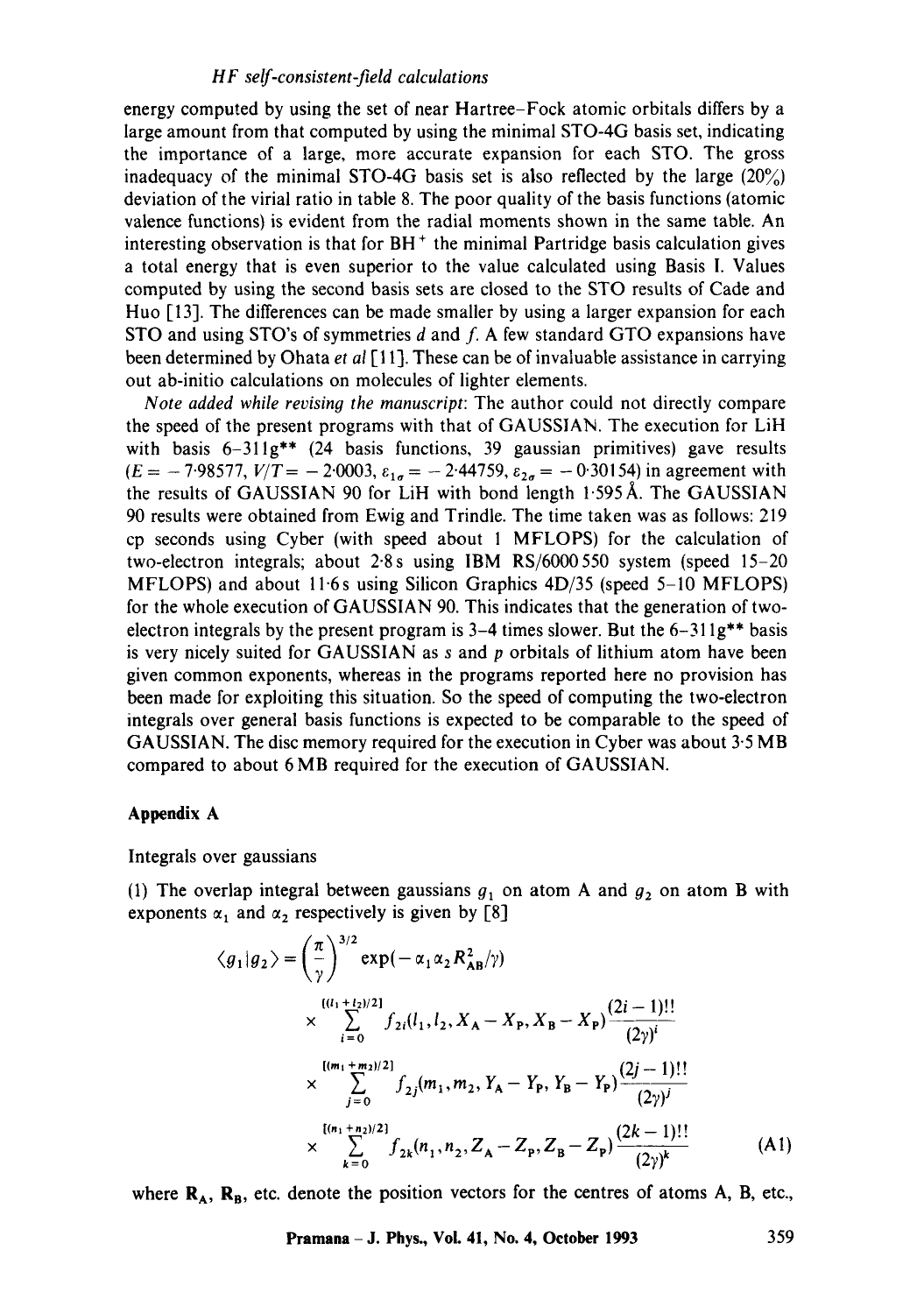$R_{AB}$  is the distance between atom centres A and B,

$$
\gamma = \alpha_1 + \alpha_2,
$$
  
\n
$$
\mathbf{R}_p = (\alpha_1 \mathbf{R}_A + \alpha_2 \mathbf{R}_B) / \gamma,
$$
  
\n
$$
(2i - 1)!! = (2i)!/[2^i i!],
$$
\n(A2)

and [N] represents the largest integer less than or equal to N. The factor  $f_i$  is the coefficient of  $X_p^j$  in the product  $X_A^{i_1} X_B^{i_2}$ ,

$$
X_A^{l_1} X_B^{l_2} = \sum_{j=0}^{l_1+l_2} f_j(l_1, l_2, X_A - X_P, X_B - X_P) X_P^j
$$
 (A3)

such that

$$
f_j(l_1, l_2, X_A - X_P, X_B - X_P) =
$$
  

$$
\sum_{k_1=0}^{l_1} \sum_{\substack{k_2=0 \ (k_1+k_2=j)}}^{l_2} {l_1 \choose k_1} {l_2 \choose k_2} (X_A - X_P)^{l_1-k_1} (X_B - X_P)^{l_2-k_2}.
$$
 (A4)

(2) The kinetic energy integral is calculated to be [8]

$$
\langle g_1 | (-1/2)\nabla^2 | g_2 \rangle = \alpha_2 [2(l_2 + m_2 + n_2) + 3] s(l_1, m_1, n_1; l_2, m_2, n_2)
$$
  
\n
$$
- 2\alpha_2^2 [s(l_1, m_1, n_1; l_2 + 2, m_2, n_2) + s(l_1, m_1, n_1; l_2, m_2 + 2, n_2)
$$
  
\n
$$
+ s(l_1, m_1, n_1; l_2, m_2, n_2 + 2)]
$$
  
\n
$$
- 2^{-1} [l_2(l_2 - 1)s(l_1, m_1, n_1; l_2 - 2, m_2, n_2)
$$
  
\n
$$
+ m_2(m_2 - 1)s(l_1, m_1, n_1; l_2, m_2 - 2, n_2)
$$
  
\n
$$
+ n_2(n_2 - 1)s(l_1, m_1, n_1; l_2, m_2, n_2 - 2)]
$$
 (A5)

where s is the overlap integral over the two gaussians represented by the quantum numbers involved.

(3) The nuclear attraction integral has been calculated as [8]

$$
\left\langle g_1 \left| \frac{1}{|\mathbf{r} - \mathbf{R}_C|} \right| g_2 \right\rangle
$$
  
=  $\frac{2\pi}{\gamma} \exp(-\alpha_1 \alpha_2 R_{AB}^2 / \gamma) \sum_{I=0}^{l_1 + l_2} \sum_{J=0}^{m_1 + m_2} \sum_{K=0}^{n_1 + n_2} G_{Ix} G_{Jy} G_{Kz} F_{I+J+K} (\gamma | R_{P} - R_C|^2)$   
(A6)

where

$$
F_L(t) = \int_0^1 x^{2L} \exp(-tx^2) dx
$$
 (A7)

and

$$
G_{Ix} = \sum_{i=0}^{(l_1 + l_2)} \sum_{\substack{r=0 \ (i-2r-u=1)}}^{[i/2]} \sum_{u=0}^{[(i-2r)/2]} (-1)^i f_i(l_1, l_2, X_A - X_P, X_B - X_P)
$$

$$
\frac{(-1)^u i! (X_P - X_C)^{i-2r-2u}}{r! u! (i-2r-2u)! (4\gamma)^{r+u}}
$$
(A8)

etc.

360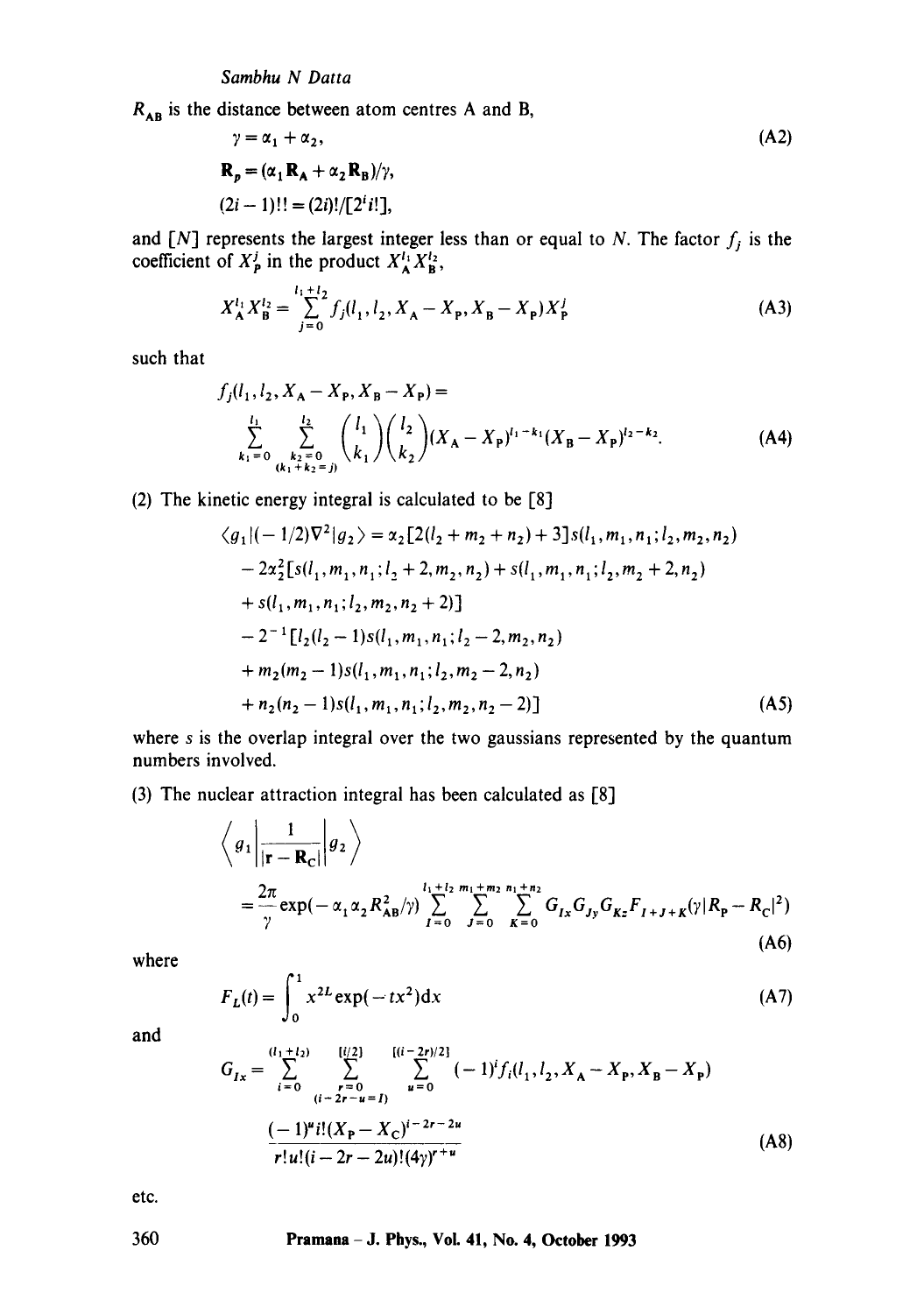(4) The electron repulsion integral over gaussians  $g_1$  on atom A,  $g_2$  on atom B,  $g_3$ on atom C and  $g_4$  on atom D and with exponents  $\alpha_1$ ,  $\alpha_2$ ,  $\alpha_3$  and  $\alpha_4$  respectively is obtained as [8]

$$
(g_1 g_2 | g_3 g_4)
$$
  
=  $\frac{2\pi^2}{\gamma_1 + \gamma_2} \left(\frac{\pi}{\gamma_1 + \gamma_2}\right)^{1/2} \exp\left[-\frac{\alpha_1 \alpha_2 R_{AB}^2}{\gamma_1} - \frac{\alpha_3 \alpha_4 R_{CD}^2}{\gamma_2}\right]$   

$$
\sum_{I,J,K} C_{Ix} C_{Jy} C_{Kz} F_{I+J+K} \left(\frac{\gamma_1 + \gamma_2}{\gamma_1 \gamma_2} R_{PQ}^2\right)
$$
(A9)

where

$$
\gamma_1 = \alpha_1 + \alpha_2,
$$
  
\n
$$
\gamma_2 = \alpha_3 + \alpha_4
$$
  
\n
$$
\mathbf{R}_0 = (\alpha_3 \mathbf{R}_0 + \alpha_4 \mathbf{R}_0)/\gamma_2.
$$

and

$$
\mathbf{R}_{\mathbf{Q}} = (\alpha_{3}\mathbf{R}_{\mathbf{C}} + \alpha_{4}\mathbf{R}_{\mathbf{D}})/\gamma_{2}.
$$

The term  $C_I$  is given by

$$
C_{I} = \sum_{\substack{L \\ (L+M-u=1)}}^{\{l_{1}+l_{2}\}} \sum_{M}^{\{l_{3}+l_{4}\}} \sum_{u} H_{L}(l_{1},l_{2},X_{A}-X_{P},X_{B}-X_{P},\gamma_{1})
$$
  

$$
(-1)^{M} H_{M}(l_{3},l_{4},X_{C}-X_{Q},X_{D}-X_{Q},\gamma_{2})
$$
  

$$
\times \frac{(L+M)!(-1)^{u}(X_{Q}-X_{P})^{(L+M-2u)}}{u!(L+M-2u)!((\gamma_{1}+\gamma_{2})/4\gamma_{1}\gamma_{2})^{L+M-u}}
$$
(A10)

where

$$
H_L(l_1, l_2, a, b, \gamma) = \sum_{\substack{i=0 \ i-2r = L}}^{\lceil (l_1+l_2) \rceil} \sum_{r=0}^{\lfloor i/2 \rfloor} \frac{i! \, f_i(l_1, l_2, a, b, \gamma)}{r!(i-2r)!(4\gamma)^{i-r}}.
$$
\n(A11)

Integrals for atomic computations (given in § 3) are calculated from these expressions.

### **Acknowledgements**

The author gratefully acknowledges cooperation from all the personnel in Cyber Centre, liT, Bombay. He is also indebted to Dr H Partridge who has provided the near Hartree-Fock quality GTO basis sets, and to Dr C Ewig and Dr C Trindle for supplying the GAUSSIAN results.

### **References**

- [1] D R Hartree, *Proc. Cambridoe Philos. Soc.* 24, 89 (1927)
- 1"2] V Fock, *Z. Phys.* 61, 126 (1930); 62, 795 (1930)
- 1"3-1 C C J Roothaan, *Rev. Mod. Phys.* 23, 69 (1951)
- [4"1 S N Datta, *Pramana J.* Phys. (submitted) (1993)
- 1-5] H Bethe and E E Salpeter, *Quantum mechanics of one- and two-electron atoms* (Springer-Verlag, Berlin, 1957)
- [6.1 C F Fischer, *Comput. Phys. Commun.* 4, 107 (1972); C F Fischer, *The Hartree-Fock method for atoms,* (J Wiley, New York, 1977)